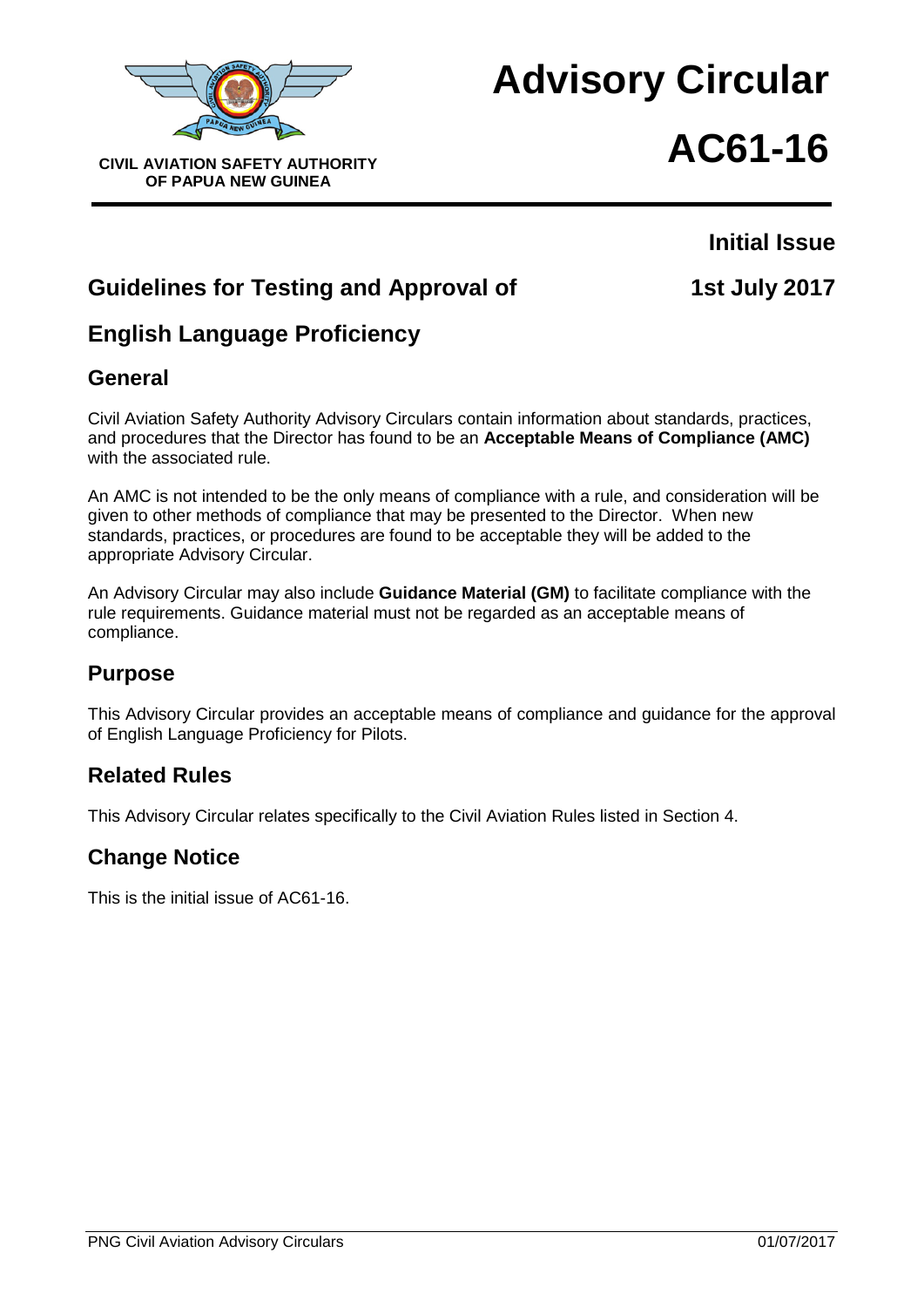# **Table of Contents**

| 1                                                            | Introduction                                                        |    |  |  |  |  |  |  |
|--------------------------------------------------------------|---------------------------------------------------------------------|----|--|--|--|--|--|--|
|                                                              | 2 Scope                                                             |    |  |  |  |  |  |  |
|                                                              | 3 Applicability                                                     |    |  |  |  |  |  |  |
| 4                                                            | <b>Related Rules</b>                                                |    |  |  |  |  |  |  |
| 5                                                            | <b>References</b>                                                   |    |  |  |  |  |  |  |
| 6                                                            | <b>Application and Qualification</b>                                | 4  |  |  |  |  |  |  |
|                                                              | 6.1<br>English Language Proficiency Requirements for New Applicants | 4  |  |  |  |  |  |  |
|                                                              | 6.2<br><b>Existing Licence Holders</b>                              | 5  |  |  |  |  |  |  |
|                                                              | 6.3<br>Language Proficiency Endorsement                             | 5  |  |  |  |  |  |  |
|                                                              | 6.4<br>Language Proficiency Assessment                              | 6  |  |  |  |  |  |  |
| <b>Means of Assessment of Language Proficiency</b><br>7      |                                                                     |    |  |  |  |  |  |  |
|                                                              | 7.1<br>At the Radiotelephony Test                                   | 7  |  |  |  |  |  |  |
|                                                              | 7.2<br>At a Flight Test                                             | 7  |  |  |  |  |  |  |
|                                                              | 8 ICAO Language Proficiency Rating Scale                            |    |  |  |  |  |  |  |
|                                                              | <b>APPENDIX 1 ICAO ENGLISH LANGUAGE PROFICIENCY RATING SCALE</b>    | 9  |  |  |  |  |  |  |
| <b>APPENDIX 2 GUIDANCE FOR ELP ASSESSORS/EXAMINERS</b><br>10 |                                                                     |    |  |  |  |  |  |  |
|                                                              |                                                                     |    |  |  |  |  |  |  |
|                                                              |                                                                     |    |  |  |  |  |  |  |
|                                                              |                                                                     |    |  |  |  |  |  |  |
|                                                              | 6. CRITERIA FOR THE ACCEPTABILITY OF LANGUAGE ASSESSMENT BODIES 12  |    |  |  |  |  |  |  |
|                                                              |                                                                     |    |  |  |  |  |  |  |
|                                                              | <b>APPENDIX 3 CRITERIA FOR AVIATION LANGUAGE TEST PROVIDERS</b>     | 13 |  |  |  |  |  |  |
|                                                              |                                                                     |    |  |  |  |  |  |  |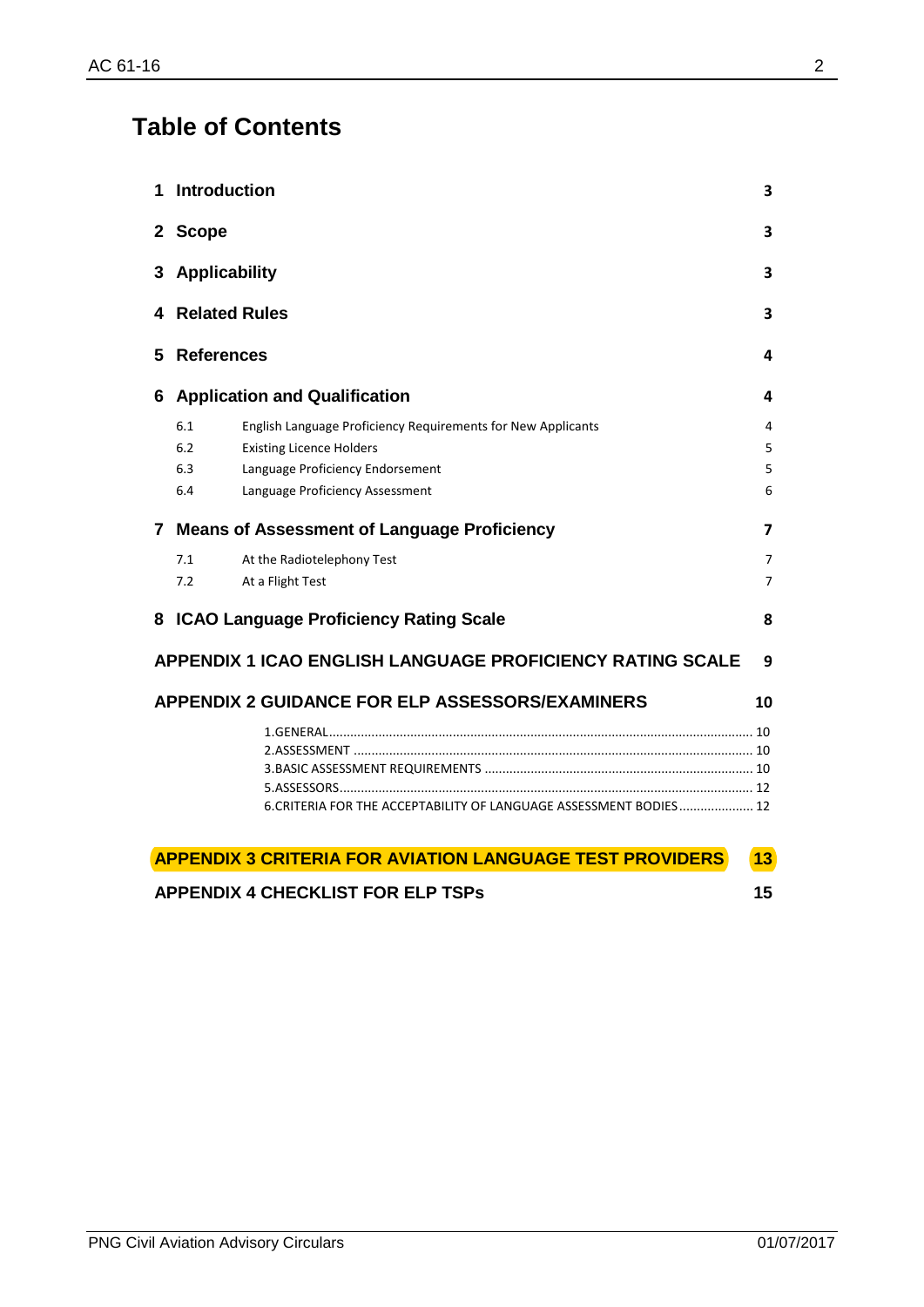## <span id="page-2-0"></span>**1 Introduction**

The International Civil Aviation Organisation (ICAO) of which Papua New Guinea is a Contracting State establishes international standards and recommended practices (SARPS) for, among other things, the licencing of aviation personnel. These SARPS which ICAO Member States are obliged to implement are published in Annex 1 – Personnel Licencing to the Convention on International Civil Aviation (ICAO Annex 1).

Applicable from 5 March 2008, ICAO introduced into ICAO Annex I a requirement for all pilots of aeroplane, helicopter, airship and powered lift aircraft, all flight navigators who use radiotelephony equipment in aircraft and all air traffic controllers, to be proficient in their command of the languages that they use for radio communication. A proficiency scale of 1 to 6 is specified, with Level 6 being the standard of an expert speaker of the language. ICAO Annex 1 specifies the minimum standard for the holder of a licence to be Level 4.

It also specifies that licence holders assessed as Level 4 or 5 shall be re-tested periodically but that a person assessed as Level 6 need not be re-tested. The maximum periods between tests stated in the ICAO documents for Levels 4 and 5 are recommendations only. If the language proficiency of an individual is assessed as being below Level 4 (i.e. 1, 2 or 3) that individual may not hold a licence that includes radiotelephony privileges. The ICAO standards apply to the language "used for radio communication"; ICAO permits languages other than English in circumstances where flight crew and air traffic controllers share another common language.

Section 75 of the Civil Aviation Act 2000 (as amended) states that PNG Rules shall be consistent with the standards of ICAO.

## <span id="page-2-1"></span>**2 Scope**

This Advisory Circular provides guidance for testing and approval of English Language Proficiency for applicants of a licence under CAR Part 61.

## <span id="page-2-2"></span>**3 Applicability**

This Advisory Circular is applicable to all new applicants and existing foreign licence holders using or intending to use the privileges of a Part 61 licence. English Language Proficiency is not required to hold a validation however it is a requirement for the purpose of issuance of a PNG licence under the CAR 61. A foreign licence having an acceptable level of ELP may be transferable.

## <span id="page-2-3"></span>**4 Related Rules**

The civil aviation rules relating to the requirement of ELP are listed below; each of these rules has a requirement for documentation that could be met through ELP assessment by an authorised person /organisation and submission of Form CA 61/03 - ELP Assessment Notification.

**61.9 (a) (3) Validation Permit for a Foreign Pilots Licence**: Defines the requirement to have the ability acceptable to the Director in reading, speaking, understanding and communicating in the English language to enable the applicant to adequately carry out the responsibilities of a pilot exercising the privileges of a validation permit.

**61.11 (b) Application and Qualification:** Requires an applicant for a pilot licence or rating to have the ability acceptable to the Director in reading, speaking, understanding and communicating in the English language.

**61.17(a) Examination Prerequisites:** Requires an applicant to provide proof of identification as acceptable to the director.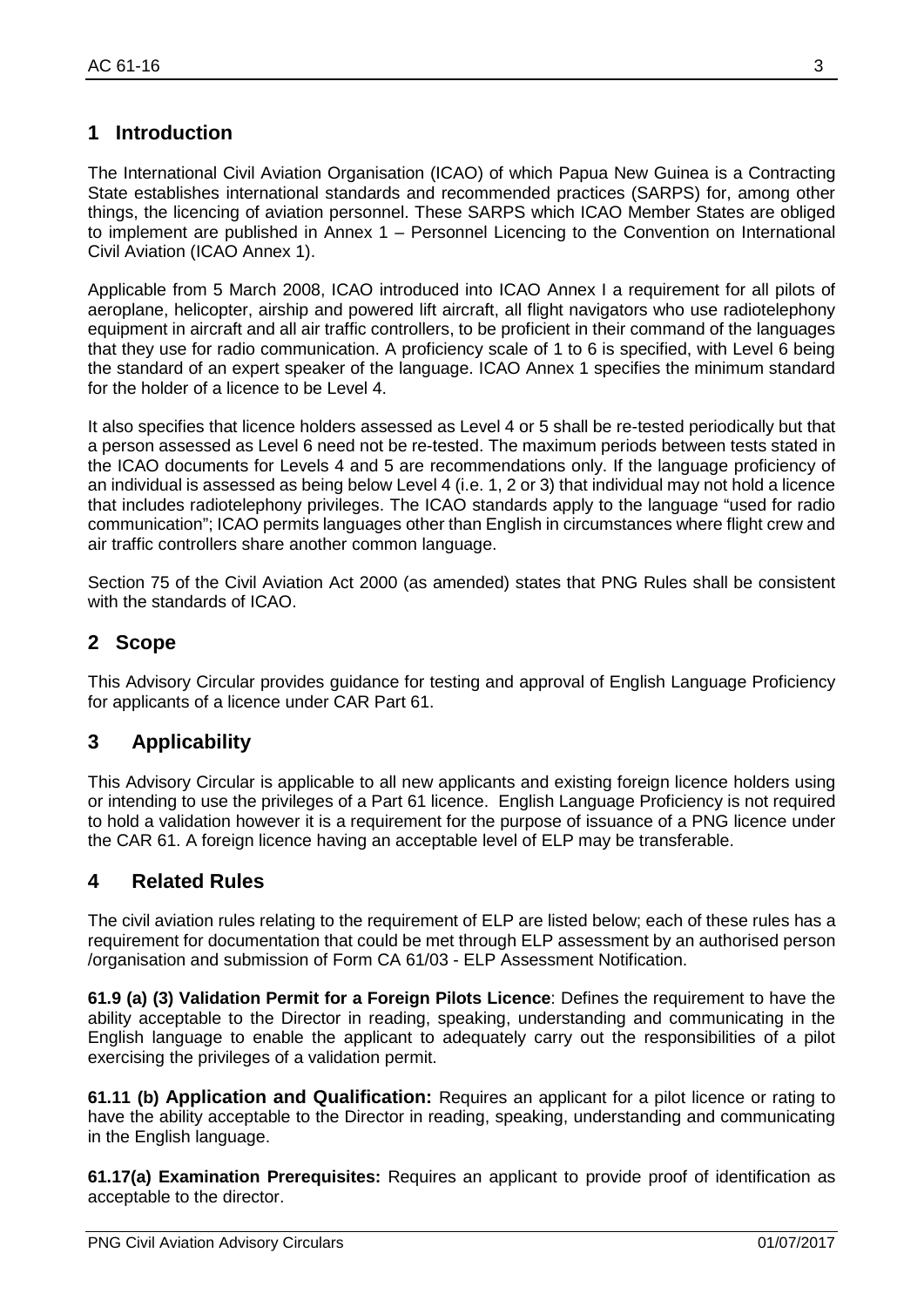**61.43 (c) (d) Examination of Proficiency:** Requires the holder of a licence or rating issued Part 61 to undertake and examination or test if the Director believes that the privileges of the licence or rating are being carried out in an incompetent manner.

**61.103 (d) Student Pilot Licence**: Defines the requirement to demonstrate an appropriate level of proficiency in English Language at ELP Level 4 or above and pass a Radio Telephony Practical Test.

**61.155 (b) (2) Private Pilots Licence**: Defines the requirement to demonstrate an appropriate level of proficiency in English Language at ELP Level 4 or above

**61.205 (c) (2) Commercial Pilots Licence**: Defines the requirement to demonstrate an appropriate level of proficiency in English Language at ELP Level 4 or above.

**61.255 (b) (2) Airline Transport Pilots Licence**: Defines the requirement to demonstrate an appropriate level of proficiency in English Language at ELP Level 4 or above.

The rules immediately above all relate to ELP as a licencing requirement.

## <span id="page-3-0"></span>**5 References**

The following documents are referenced in this Advisory Circular:

#### **Civil Aviation Safety Authority PNG:**

CAR 61 Pilot licences and Ratings

**ICAO**:

Annex 1; and

Doc 9835 Manual on the implementation of ICAO Language Proficiency Requirements

## <span id="page-3-1"></span>**6 Application and Qualification**

#### <span id="page-3-2"></span>**6.1 English Language Proficiency Requirements for New Applicants**

Rule 61.11(b) requires an applicant for a pilot licence to have sufficient ability in reading, speaking, understanding and communicating in the English language to enable the applicant to adequately exercise the privileges of that licence.

The acceptable means of compliance with rule 61.11(b) by all applicants for the issue of an aeroplane or helicopter private pilot, commercial pilot or air transport pilot licence is by demonstrating proficiency to at least Level 4 (Operational) of the ICAO Language Proficiency Rating Scale and the following tasks -

- communicate effectively in voice-only (radiotelephone) communications
- communicate on common, work-related topics with accuracy and clarity
- use appropriate communication to exchange messages and to recognize and resolve misunderstandings in a general or work-related context
- handle successfully, and with relative ease, the linguistic challenges presented by a complication or unexpected turn of events that occurs within the context of a routine work situation or communicative task with which they are otherwise familiar
- use a dialect or accent which is intelligible to the aeronautical community.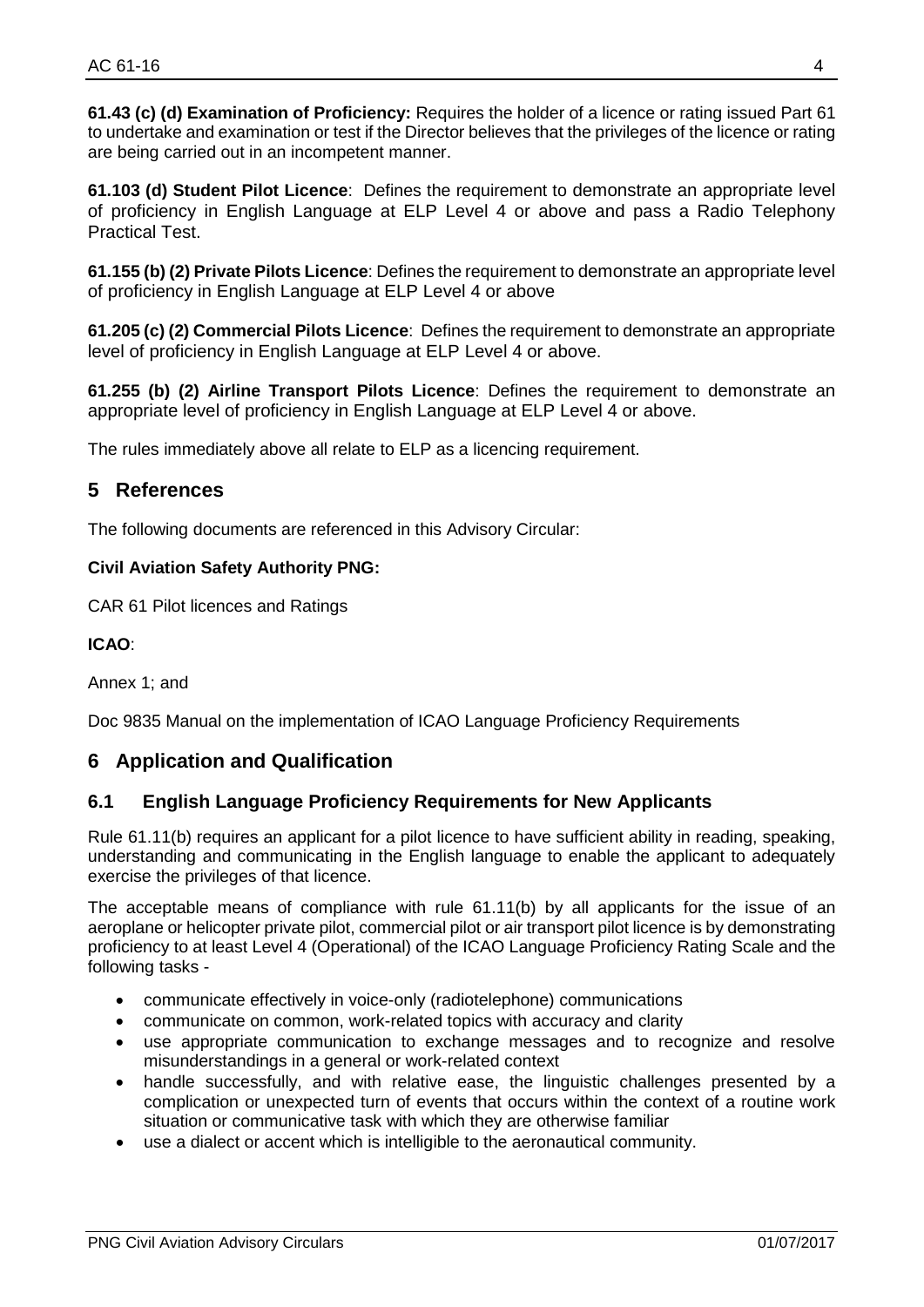The foregoing requirement also applies to applicants for a higher aeroplane or helicopter pilot licence holder applying for a private pilot licence (PPL) or PPL holder applying for a commercial pilot licence (CPL) whose language proficiency has not been assessed.

## <span id="page-4-0"></span>**6.2 Existing Licence Holders**

As a result of their participation in the PNG civil aviation system, pilots who have been issued an aeroplane or helicopter licence under Part 61 before 31<sup>st</sup> May 2008, are considered to have demonstrated sufficient English language ability to adequately continue to exercise the privileges of that licence within the Port Moresby Flight Information Region. These persons do not need to be assessed unless they wish to have a language proficiency level endorsed on their licence, particularly, for pilots who fly internationally.

If the Director believes on reasonable grounds that an aeroplane or a helicopter pilot licence holder's English language proficiency is inadequate to safely exercise the privileges of that licence, the Director may, by notice in writing, require the holder to undertake a language proficiency assessment in accordance with CAR  $61.43(c)(1)$  &  $(2)$ 

## <span id="page-4-1"></span>**6.3 Language Proficiency Endorsement**

Applicants for an aeroplane or helicopter private pilot, commercial pilot or air transport pilot licence or other ICAO recognized licence holders who wish to have a language proficiency level endorsed on their licence, must have demonstrated English language proficiency to at least Level 4 (Operational) in all language categories specified in the ICAO Language Proficiency Rating Scale. Satisfactory evidence of such a demonstration is an assessment credit issued by a CASA delegate an Authorized Flight Examiner (AFE) or Aviation Training Organisation (ATO).

Applicants for the initial issue of a pilot licence will have their demonstrated language proficiency level endorsed on the new licence at no added charge. Existing licence holders who demonstrate language proficiency may, upon application to the Director and payment of the applicable licence amendment fee, have their language proficiency level endorsed on their licence.

Licences are endorsed as language proficiency level 4, 5 or 6 in accordance with the respective assessment credit. All English Language Proficiency demonstration currency periods are 3 years -

- Level 6 (Expert) no need for future re-assessment.
- Level 5 (Extended) valid for three years from the date of assessment
- Level 4 (Operational) valid for three years from the date of assessment

A current language proficiency endorsement held by a person applies to all pilot licences held by that person. A person who holds a current language proficiency endorsement and who applies for a higher or different type of ICAO licence will have that language proficiency endorsed on the new licence for the remaining currency period.

Aeroplane or helicopter pilot licence holders who do not have evidence of having their language assessed may not have their licences accepted by other ICAO Contracting States. Those who intend to operate in foreign airspace are strongly recommended to obtain a language proficiency endorsement.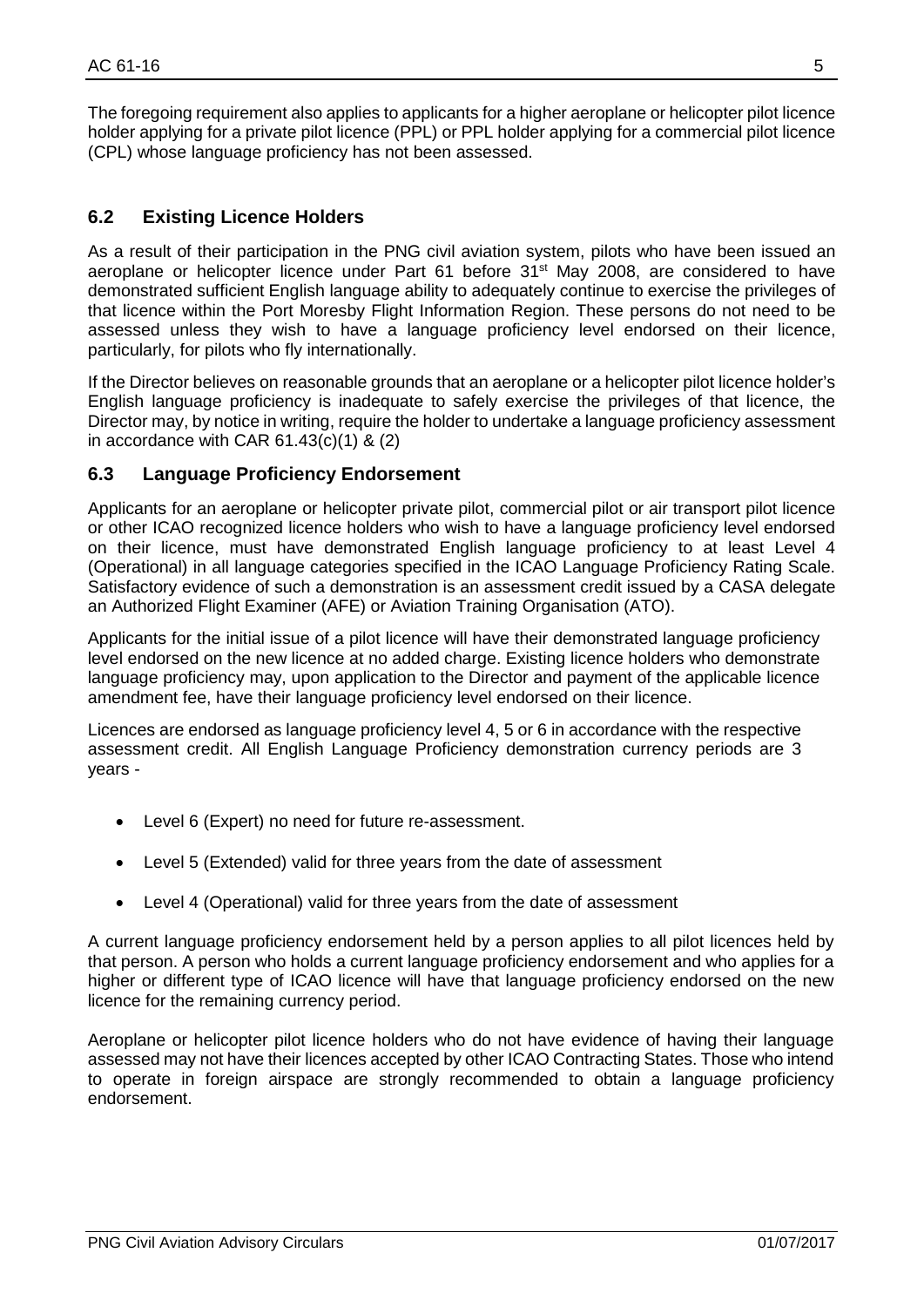## <span id="page-5-0"></span>**6.4 Language Proficiency Assessment**

The language proficiency assessment is a demonstration of the ability to communicate in an aviation context. Therefore, all language proficiency candidates are expected to have a basic aviation awareness of at least the subject matter contained in the Private Pilot Licence theory syllabus specified in AC 61-5, Appendix III.

Thus, as a prerequisite to undertake a language proficiency assessment, a person is to hold at least:

- written examination credits for all PPL or CPL theory;
- a Papua New Guinea aeroplane or helicopter pilot licence; or
- a valid armed forces flight experience and qualifications assessment indicating that the person meets the criteria for issue of a Papua New Guinea pilot licence; or
- a current foreign aeroplane or helicopter pilot licence.

To adequately cater for a wide variation in language proficiency levels, two forms of English language proficiency assessments are available and persons may undertake the assessment they consider most suitable-

## **a) Level 6 Proficiency Demonstration**

The Level 6 Proficiency Demonstration is designed to confirm that native or very proficient nonnative English speakers can clearly meet ICAO Level 6 language criteria. It is a direct assessment to confirm that the speaker can communicate at level 6 for pronunciation, structure, vocabulary, and fluency. This assessment is suitable for pilots who are confident that they are able to communicate at Level 6 in all respects. The only outcomes are "Level 6" or, if a candidate does not clearly demonstrate Level 6 proficiency, "not determined".

The acceptable means of compliance with rule 61.11(b) for an applicant who does not clearly meet "Level 6" criteria on the first attempt is to complete a Formal Aviation Language Test.

## **b) Formal Aviation Language Test Provider**

CASA will only assess candidates at ELP level 6. Candidates demonstrating ELP below level 6 will be directed to an organisation recognised by CASA as having the capability to provider Aviation Language Test services.

An organisation wishing to be recognised as a Formal Language Test provider must demonstrate the criteria for aviation language testing required by CASA and which is detailed in Appendix 3.

A candidate who does not attain an ELP of Level 6 (Expert), must complete a formal Aviation Language Test to demonstrate an ELP of Level 4 or 5, for the endorsement of their licence.

All tests are directly supervised by Testing Officers under the control of a delegated service provider and candidates are to provide photo evidence of identity as specified by rule 61.17(a) for written examinations.

Language proficiency candidates who wish to dispute an overall rating may apply to the Director, for a review of their language proficiency assessment.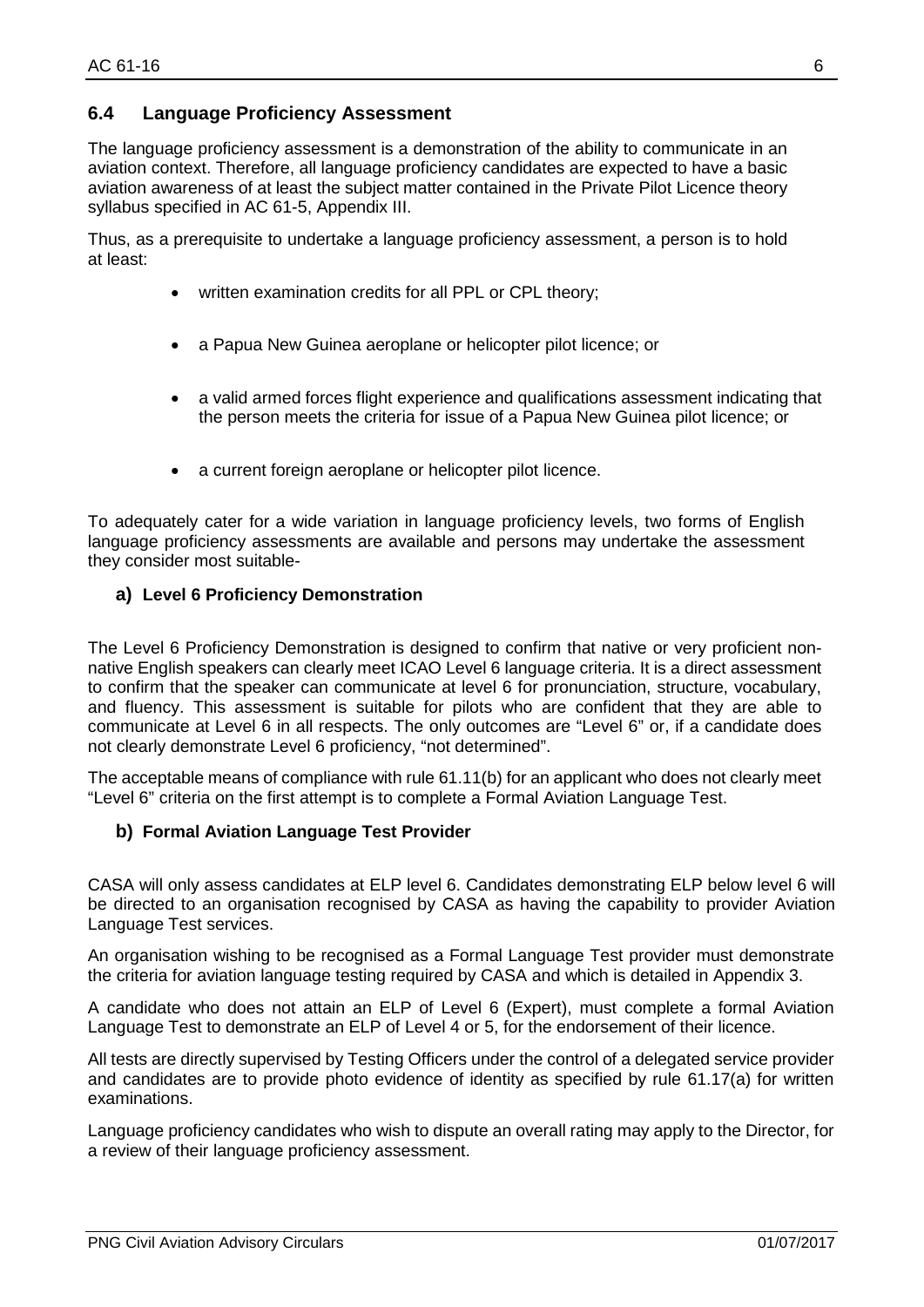## <span id="page-6-0"></span>**7 Means of Assessment of Language Proficiency**

## <span id="page-6-1"></span>**7.1 At the Radiotelephony Test**

During the practical test for the PNG FRTO RATING, a CASA authorised RTF Examiner who has Level 6 proficiency in English, will assess the applicant's proficiency in English. Where the examiner assesses the candidate as being Expert Level 6, he/she may certify to that effect by submitting a Form CA 61/03 to CASA.

If the Examiner considers that the applicant is not at Level 4, 5 or 6, the Examiner must not give a proficiency endorsement. The applicant should then seek an expert assessment, such as through a CASA approved language school as under (c) below. A FRTO RATING will not be issued unless and until the applicant has passed a practical radiotelephony test and has a valid endorsement of language proficiency at Level 4, 5 or 6.

## <span id="page-6-2"></span>**7.2 At a Flight Test**

Authorised Flight Examiners (AFEs) or CASA Flight Operations Inspectors or Authorised Personnel Assessors, who have themselves been assessed as proficient at Level 6 in English and are authorised by CASA, may include assessment of the language proficiency for new or existing holders of licences issued by CASA. This may be done as part of the skill test, proficiency check or assessment of competence that is conducted for the issue, revalidation or renewal of a licence, rating or certificate.

Examiners can only assess candidates as being Level 4, 5 or 6.

Where the assessment was conducted in association with a Skill Test, Proficiency Check, Assessment of Competence then the Examiner will complete the appropriate Examiners Report on form CA 61/03 confirming that the candidate has demonstrated an acceptable level of proficiency.

Where the examiner cannot be satisfied that the applicant is at the minimum acceptable level or better the examiner must not give a proficiency endorsement. In such cases the alternative means of assessment must be used as detailed below.

## **a) Through a Language School**

Applicants choosing to be tested by a language school should verify that the school is approved by CASA for the purpose of language assessment.

## **b) At an Aviation Training Organisation**

There are ATOs specifically approved by CASA to conduct language training modules that meet the requirements of Part 61, as part of an individual's overall training package.

## **c) Other Acceptable Means**

Language proficiency may also be assessed by other means acceptable to CASA. Such means of assessment may be determined by an operator or organisation to make efficient use of their own resources, but in any case must be approved by CASA and meet these requirements before being put into effect.

One such acceptable means for Level 6 'expert speakers' only, is for the holder of a CASA examiner authorisation (as listed in (a) and (b) above) to conduct a language assessment as a face to face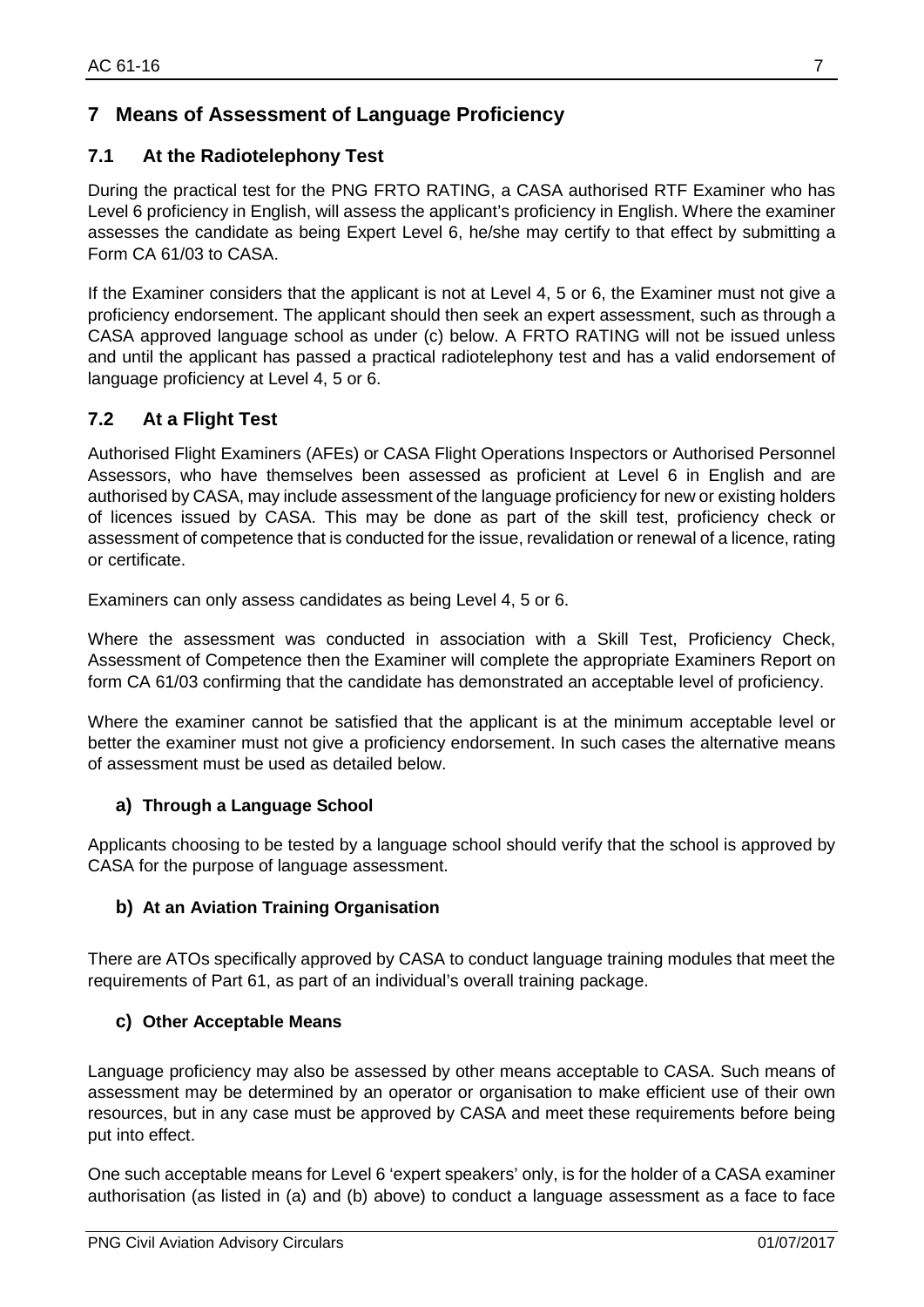aviation-related conversation that is not associated with a Skill Test, Proficiency Check, Assessment of Competence or Flight Radio Telephony practical test.

The face to face language assessment will take the form of an aviation related conversation initially established through a general conversation, then radio phraseology and pronunciation. Discussion topics could include the planning of a navigation exercise; discussing en route navigational issues; NOTAMs and weather; conducting the pre-flight inspection of the aircraft or similar, so that the examiner can assess the candidate's language proficiency in accordance with Appendix 1 to this AC.

The student and the examiner must be together at the same location when the language assessment is to take place, so that the discussion is effectively face-to-face. The examiner must be satisfied that the person presenting themselves for assessment is who they claim to be. This may be achieved by means of photographic identification; (e.g. passport or driving licence with photograph).

## <span id="page-7-0"></span>**8 ICAO Language Proficiency Rating Scale**

The Language Proficiency Rating Scale in Appendix 1 to this advisory circular is extracted from Annex 1 to the Convention on International Civil Aviation. The overall proficiency rating is determined by the lowest rating level assigned in any particular category.

The Level 4 (Operational) descriptors are the safest minimum proficiency skill level determined necessary for aeronautical radiotelephony communications and represent the minimum required for a language proficiency level to be endorsed on a licence.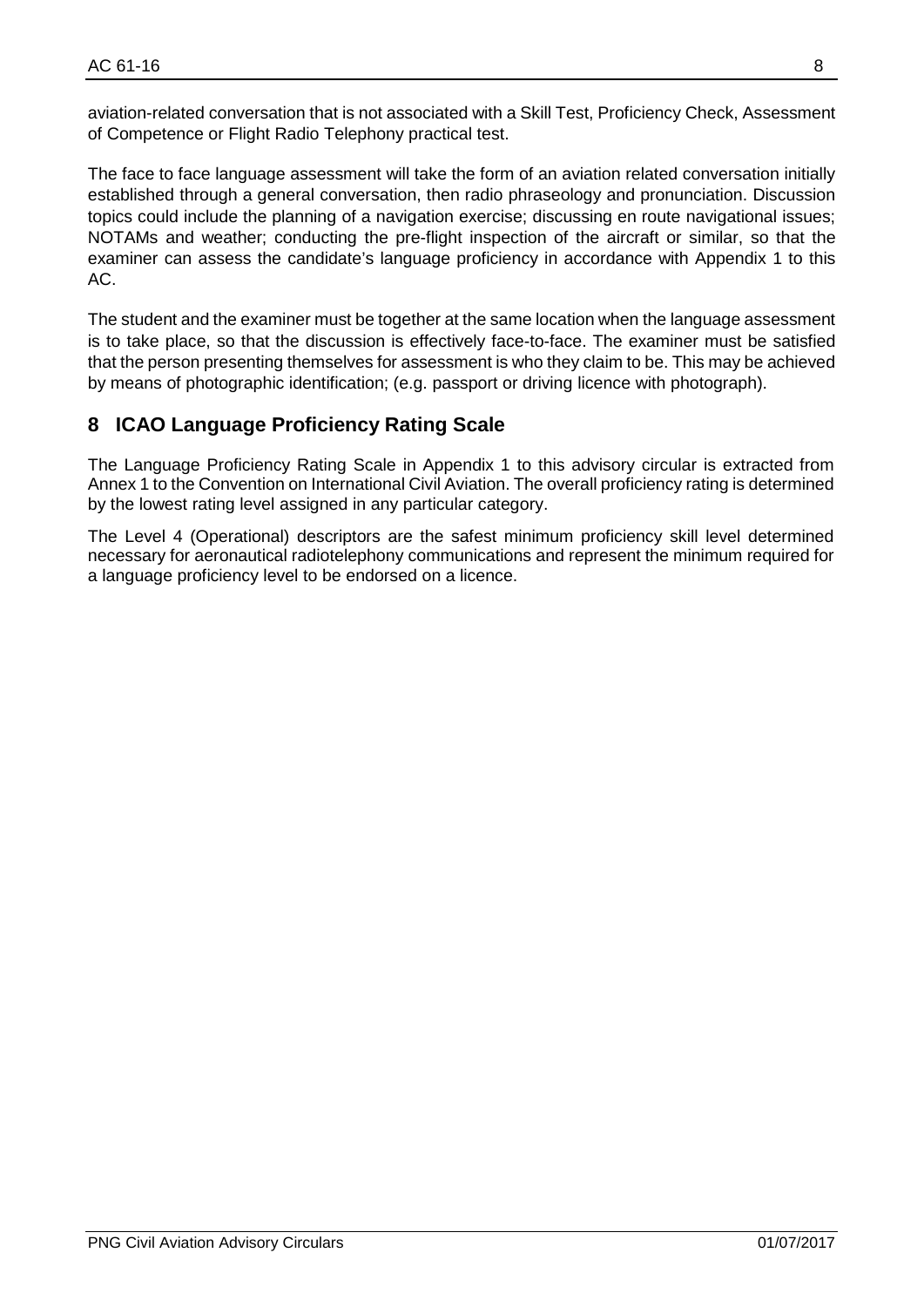## **APPENDIX 1 ICAO ENGLISH LANGUAGE PROFICIENCY RATING SCALE**

<span id="page-8-0"></span>

| Level                      | Pronunciation                                                                                                                                                                                    | <b>Structure</b>                                                                                                                                                                                                                                | Vocabulary                                                                                                                                                                                                                                                    | <b>Fluency</b>                                                                                                                                                                                                                                                                                                                                                        | Comprehension                                                                                                                                                                                                                                                                                                                                                                                                    | <b>Interactions</b>                                                                                                                                                                                                                                                                |
|----------------------------|--------------------------------------------------------------------------------------------------------------------------------------------------------------------------------------------------|-------------------------------------------------------------------------------------------------------------------------------------------------------------------------------------------------------------------------------------------------|---------------------------------------------------------------------------------------------------------------------------------------------------------------------------------------------------------------------------------------------------------------|-----------------------------------------------------------------------------------------------------------------------------------------------------------------------------------------------------------------------------------------------------------------------------------------------------------------------------------------------------------------------|------------------------------------------------------------------------------------------------------------------------------------------------------------------------------------------------------------------------------------------------------------------------------------------------------------------------------------------------------------------------------------------------------------------|------------------------------------------------------------------------------------------------------------------------------------------------------------------------------------------------------------------------------------------------------------------------------------|
| <b>Expert</b><br>(Level 6) | Pronunciation, stress,<br>rhythm and<br>intonation, though<br>possibly influenced<br>by the first language<br>or regional variation,<br>almost never interfere<br>with ease of<br>understanding. | Both basic and complex<br>grammatical structures<br>and sentence patterns<br>are consistently well<br>controlled.                                                                                                                               | Vocabulary range and<br>accuracy are sufficient<br>to communicate<br>effectively on a wide<br>variety of familiar and<br>unfamiliar topics.<br>Vocabulary is<br>idiomatic, nuanced,<br>and sensitive to<br>register.                                          | Able to speak at length<br>with a natural.<br>effortless flow. Varies<br>speech flow for stylistic<br>effect,<br>e.g. to emphasize a<br>point. Uses appropriate<br>discourse markers and<br>connectors<br>spontaneously.                                                                                                                                              | Comprehension is<br>consistently accurate in<br>nearly all contexts and<br>includes comprehension<br>of linguistic and cultural<br>subtleties.                                                                                                                                                                                                                                                                   | Interacts with ease in<br>nearly all situations. Is<br>sensitive to verbal<br>and non-verbal cues<br>and responds to them<br>appropriately.                                                                                                                                        |
| <b>Extended</b><br>evel 5) | Pronunciation, stress,<br>rhythm, and intonation,<br>though influenced by<br>the first language or<br>regional variation,<br>rarely interfere with<br>ease of understanding.                     | Basic grammatical<br>structures and<br>sentence patterns are<br>consistently well<br>controlled. Complex<br>structures are<br>attempted but with<br>errors which sometimes<br>interfere with meaning.                                           | Vocabulary range and<br>accuracy are sufficient<br>to communicate<br>effectively on common,<br>concrete, and work-<br>related topics.<br>Paraphrases<br>consistently and<br>successfully.<br>Vocabulary is<br>sometimes idiomatic.                            | Able to speak at length<br>with relative ease on<br>familiar topics but may<br>not vary speech flow as<br>a stylistic device. Can<br>make use of<br>appropriate discourse<br>markers or connectors.                                                                                                                                                                   | Comprehension is<br>accurate on common,<br>concrete, and work-<br>related topics and mostly<br>accurate when the<br>speaker is confronted<br>with a linguistic or<br>situational complication<br>or an unexpected turn of<br>events. Is able to<br>comprehend a range of<br>speech varieties (dialect<br>and/or accent) or<br>registers.                                                                         | Responses are<br>immediate, appropriate,<br>and informative.<br>Manages the speaker/<br>listener relationship<br>effectively.                                                                                                                                                      |
| Operational<br>(Level 4)   | Pronunciation, stress,<br>rhythm, and intonation<br>are influenced by the<br>first language or<br>regional variation but<br>only sometimes<br>interfere with ease of<br>understanding.           | Basic grammatical<br>structures and<br>sentence patterns are<br>used creatively and are<br>usually well controlled.<br>Errors may occur.<br>particularly in unusual<br>or unexpected<br>circumstances, but<br>rarely interfere with<br>meaning. | Vocabulary range and<br>accuracy are usually<br>sufficient to<br>communicate effectively<br>on common, concrete,<br>and work-related topics.<br>Can often paraphrase<br>successfully when<br>lacking vocabulary in<br>unusual or unexpected<br>circumstances. | Produces stretches of<br>language at an<br>appropriate tempo.<br>There may be<br>occasional loss of<br>fluency on transition<br>from rehearsed or<br>formulaic speech to<br>spontaneous<br>interaction, but this<br>does not prevent<br>effective<br>communication. Can<br>make limited use of<br>discourse markers or<br>connectors. Fillers are<br>not distracting. | Comprehension is mostly<br>accurate on common,<br>concrete, and work-<br>related topics when the<br>accent or variety used is<br>sufficiently intelligible for<br>an international<br>community of users.<br>When the speaker is<br>confronted with a<br>linguistic or situational<br>complication or an<br>unexpected turn of<br>events, comprehension<br>may be slower or require<br>clarification strategies. | Responses are usually<br>immediate, appropriate,<br>and informative. Initiates<br>and maintains<br>exchanges even when<br>dealing with an<br>unexpected turn of<br>events. Deals<br>adequately with<br>apparent<br>misunderstandings by<br>checking, confirming, or<br>clarifying. |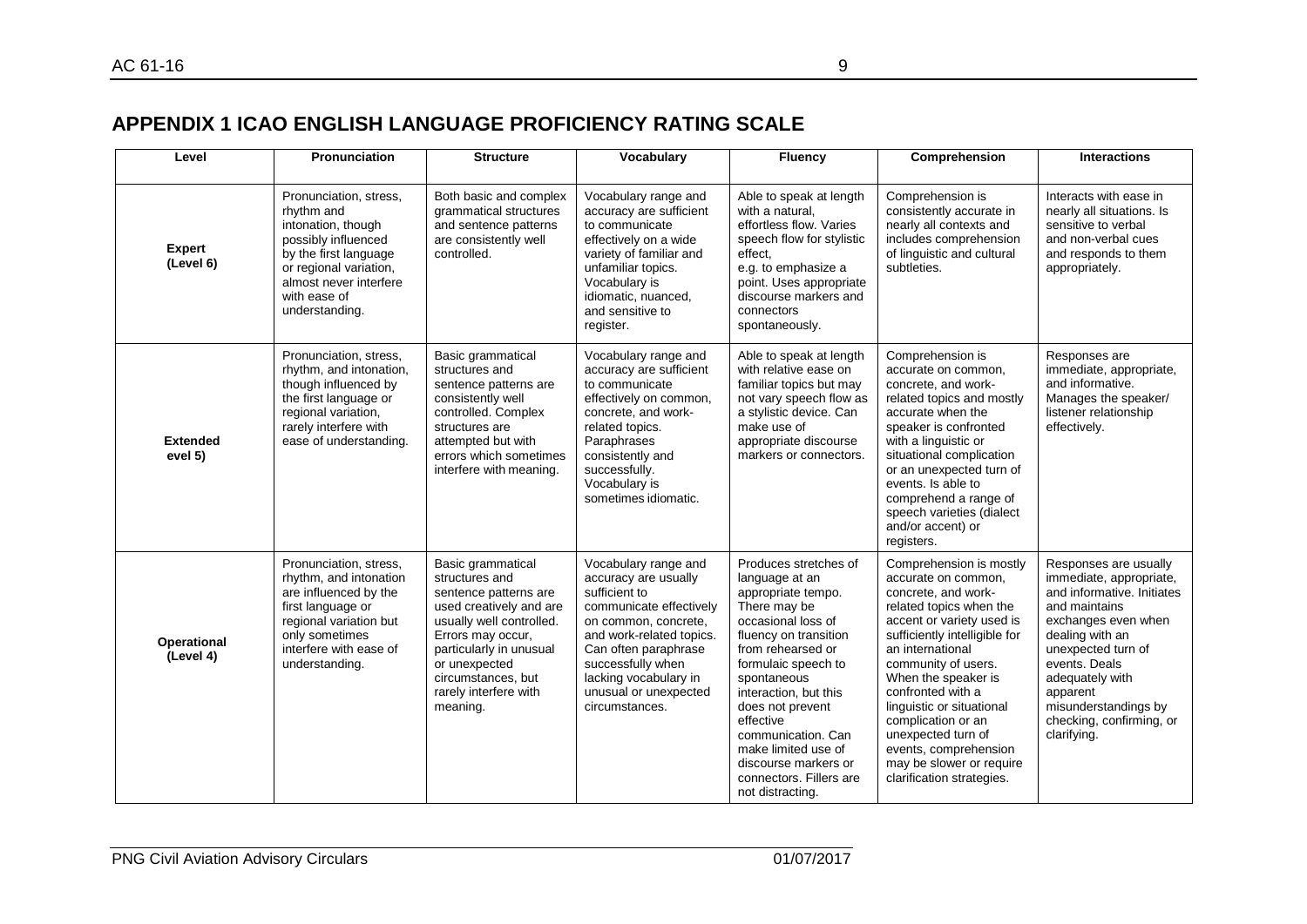## <span id="page-9-0"></span>**APPENDIX 2 GUIDANCE FOR ELP ASSESSORS/EXAMINERS**

#### <span id="page-9-1"></span>**1. GENERAL**

- a) The language proficiency assessments should be designed to reflect a range of tasks undertaken by pilots/personnel but with specific focus on language rather than operational procedures.
- b) The assessment should determine the applicant's ability to:

i)Communicate effectively using standard R/T phraseology;

ii) Deliver and understand messages in plain language in both usual and unusual situations that necessitate departure from standard R/T phraseology.

Note: refer to the Manual on the Implementation of ICAO Language Proficiency Requirements (ICAO Doc 9835), Appendix A Part III and Appendix B for further guidance.

## <span id="page-9-2"></span>**2. ASSESSMENT**

- a) The assessment may be subdivided into three elements, as follows:
	- i) Listening: assessment of comprehension;
	- ii) Speaking: assessment of pronunciation, fluency, structure and vocabulary;
	- iii) Interaction.
- b) The three elements mentioned above may be combined and can be covered by using a wide variety of means or technologies.
- c) Where appropriate, some or all of these elements may be achieved through the use of the R/T testing arrangements.
- d) When the elements of the testing are assessed separately the final assessment should be consolidated in the language proficiency endorsement issued by the competent authority.
- e) The assessment may be conducted during one of the several existing checking or training activities, such as licence issue or rating issue and revalidation, line training, operator line checks or proficiency checks.
- f) The competent authority may use its own resources in developing or conducting the language proficiency assessment, or may delegate this task to language assessment bodies.
- g) The competent authority should establish an appeal procedure for applicants.
- h) The holder of a licence should receive a statement containing the level and validity of the language endorsements.
- i) Where the assessment method for the English language established by the competent authority is equivalent to that established for the assessment of use of the English language in accordance with AC61-16, the same assessment may be used for both purposes.

#### <span id="page-9-3"></span>**3. BASIC ASSESSMENT REQUIREMENTS**

- a) The aim of the assessment is to determine the ability of an applicant for a pilot licence or a licence holder to speak and understand the language used for R/T communications.
- b) The assessment should determine the ability of the applicant to use both: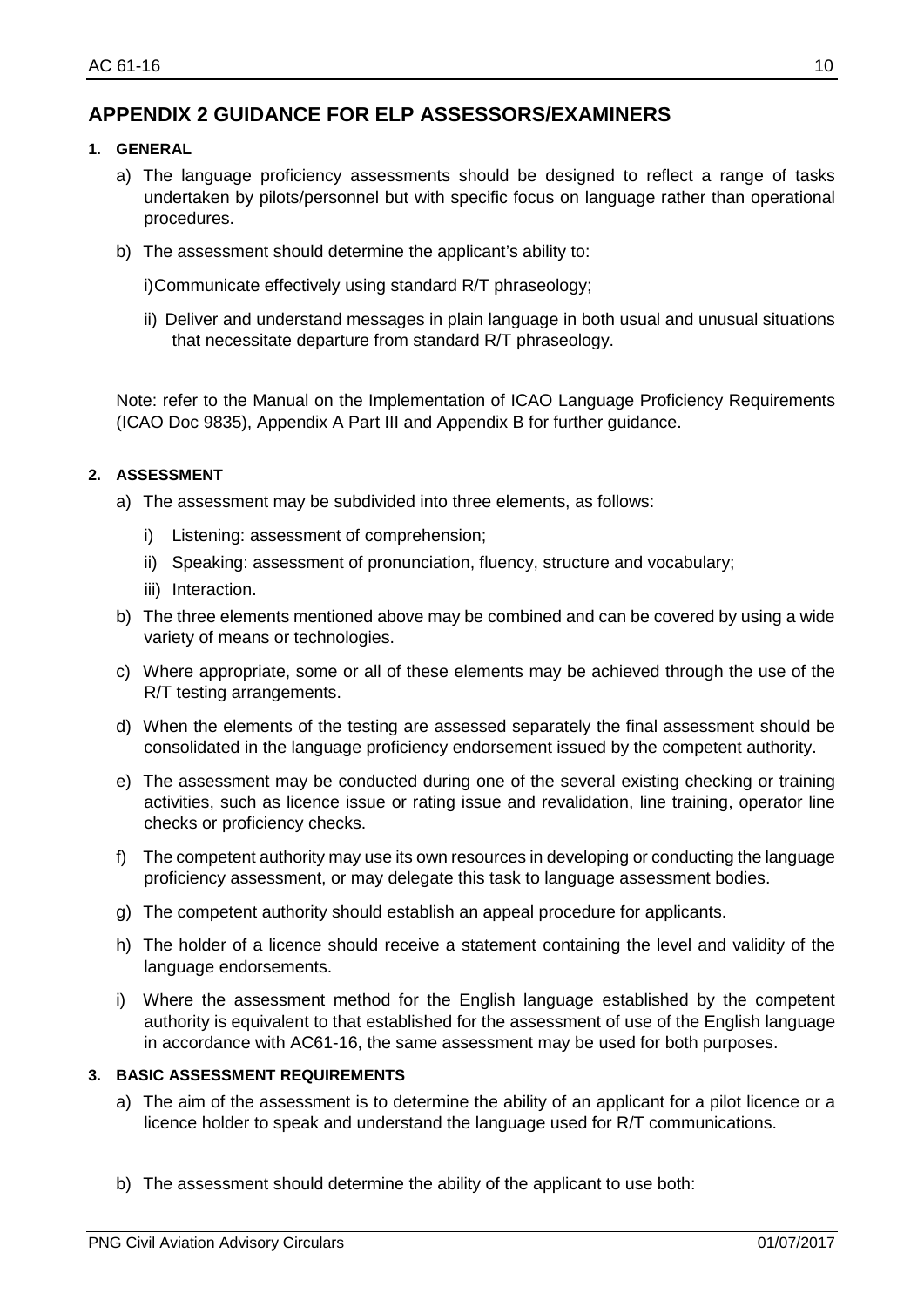- i) standard R/T phraseology;
- **ii)** plain language, in situations when standardised phraseology cannot serve an intended transmission.
- c) The assessment should include:
	- i) voice-only or face-to-face situations;
	- ii) common, concrete and work-related topics for pilots.
- d) The applicants should demonstrate their linguistic ability in dealing with an unexpected turn of events, and in solving apparent misunderstandings.
- e) The assessment should determine the applicant's speaking and listening abilities. Indirect assessments, of grammatical knowledge, reading and writing, are not appropriate.
- f) The assessment should determine the language skills of the applicant in the following areas:
	- i) pronunciation:
		- (1) the extent to which the pronunciation, stress, rhythm and intonation are influenced by the applicant's first language or national variations;
		- (2) how much they interfere with ease of understanding.
	- ii) structure:
		- (1) the ability of the applicant to use both basic and complex grammatical structures;
		- (2) the extent to which the applicant's errors interfere with the meaning.
	- iii) vocabulary:
		- (1) the range and accuracy of the vocabulary used;
		- (2) the ability of the applicant to paraphrase successfully when lacking vocabulary.
	- iv) fluency:
		- (1) tempo;
		- (2) hesitancy;
		- (3) rehearsed versus spontaneous speech;
		- (4) use of discourse markers and connectors.
	- v) comprehension:
		- (1) on common, concrete and work-related topics;
		- (2) when confronted with a linguistic or situational complication or an unexpected turn of events.

Note: the accent or variety of accents used in the test material should be sufficiently intelligible for an international community of users.

- vi) interactions:
	- (1) quality of response (immediate, appropriate, and informative);
	- (2) the ability to initiate and maintain exchanges:
		- (a) on common, concrete and work-related topics;
		- (b) when dealing with an unexpected turn of events;
		- (c) the ability to deal with apparent misunderstandings by checking, confirming or clarifying.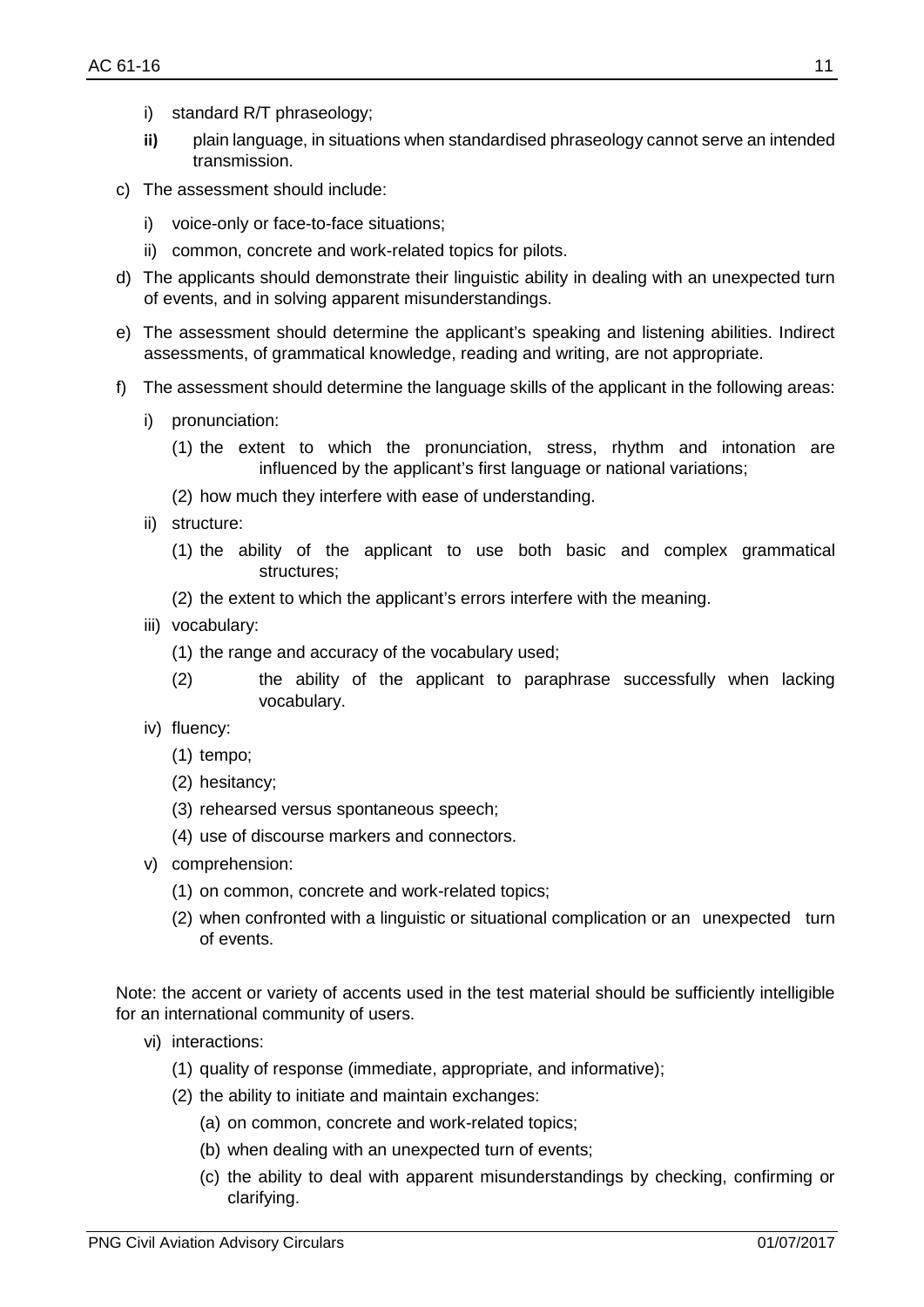Note: the assessment of the language skills in the areas mentioned above is conducted using the rating scale in AC61-16 Appendix 1.

**4.** When the assessment is not conducted in a face-to-face situation, it should use appropriate technologies for the assessment of the applicant's abilities in listening and speaking, and for enabling interactions (for example: simulated pilot or controller communication).

#### <span id="page-11-0"></span>**5. ASSESSORS**

- a) It is essential that the persons responsible for language proficiency assessment ('assessors') are suitably trained and qualified. They should be either aviation specialists (for example current or former flight crew members or air traffic controllers), or language specialists with additional aviation- related training. An alternative approach would be to form an assessment team consisting of an operational expert and a language expert.
	- i) The assessors should be trained on the specific requirements of the assessment.
	- ii) The assessors should not test applicants to whom they have given language training.

#### <span id="page-11-1"></span>**6. CRITERIA FOR THE ACCEPTABILITY OF LANGUAGE ASSESSMENT BODIES**

- a) To ensure an impartial assessment process, the language assessment should be independent of the language training.
	- i) To be accepted, the language assessment bodies should demonstrate:
		- (1) appropriate management and staffing;
		- (2) quality system established and maintained to ensure compliance with, and adequacy of, assessment requirements, standards and procedures.
	- ii) The quality system established by a language assessment body should address the following:
		- (1) management;
		- (2) policy and strategy;
		- (3) processes;
		- (4) the relevant provisions of CASA PNG or ICAO standards and assessment procedures;
		- (5) organisational structure;
		- (6) responsibility for the development, establishment and management of the quality system;
		- (7) documentation;
		- (8) quality assurance programme;
		- (9) human resources and training (initial and recurrent);
		- (10) assessment requirements;
		- (11) customer satisfaction.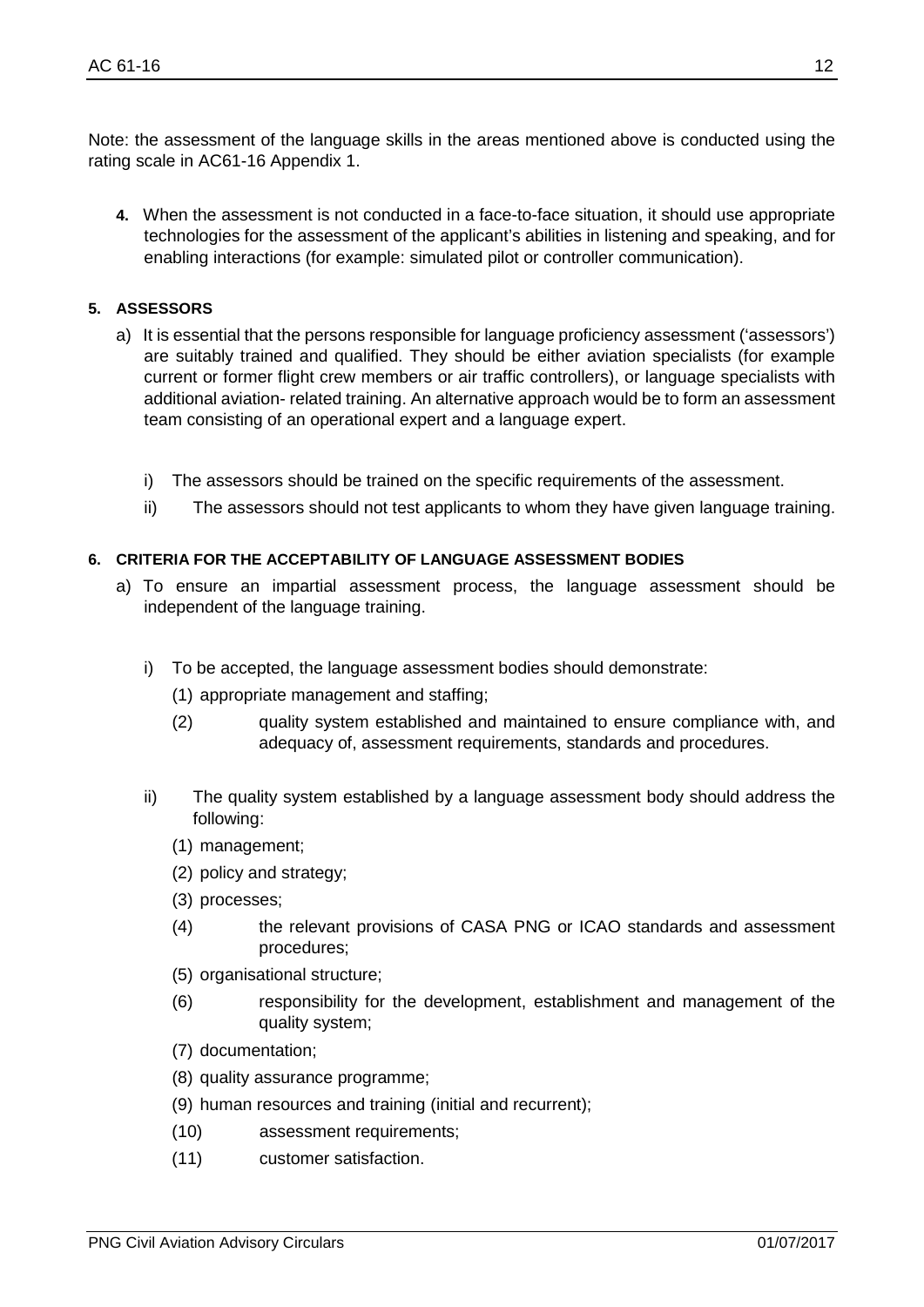- iii) The assessment documentation and records should be kept for a period of time determined by the competent authority and made available to this competent authority, on request.
- iv) The assessment documentation should include at least the following:
	- (1) assessment objectives;
	- (2) assessment layout, time scale, technologies used, assessment samples, voice samples;
	- (3) assessment criteria and standards (at least for the levels  $4, 5$  and  $6$  of the rating scale mentioned in AC 61-16 Appendix 1;
	- (4) documentation demonstrating the assessment validity, relevance and reliability;
	- (5) assessment procedures and responsibilities:
		- (a) preparation of individual assessment;
		- (b) administration: location(s), identity check and invigilation, assessment discipline, confidentiality or security;
		- (c) reporting and documentation provided to the competent authority or to the applicant, including sample certificate;
		- (d) retention of documents and records.

Note: refer to the 'Manual on the Implementation of ICAO Language Proficiency Requirements' (ICAO Doc 9835) for further guidance.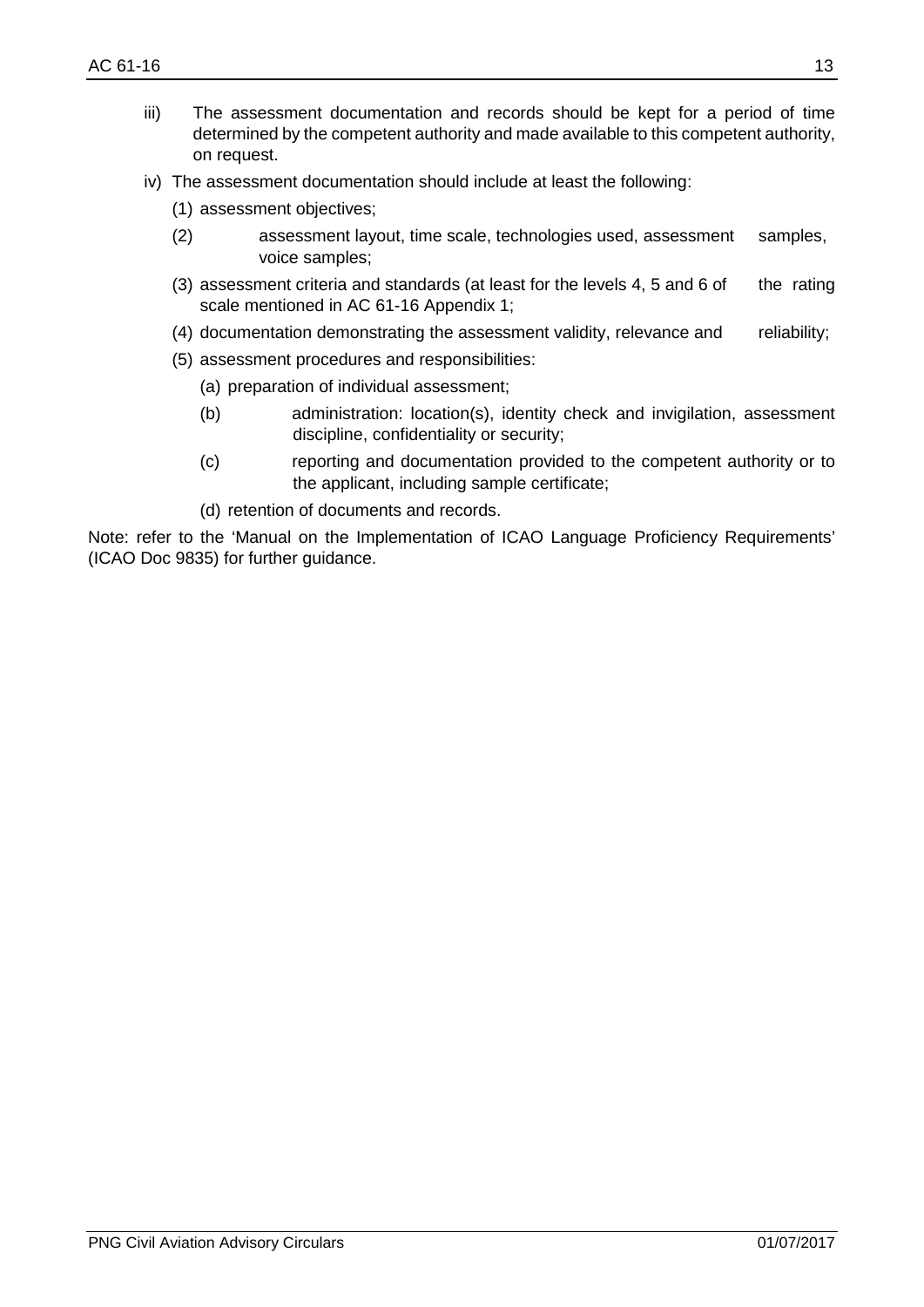## **APPENDIX 3 CRITERIA FOR AVIATION LANGUAGE TESTING PROVIDERS**

## **A.3.1 General**

The criteria listed below are formulated as self-contained statements. However, for personnel unfamiliar with the concepts of language testing, they may not all be self-explanatory. Several of the criteria require documented evidence to demonstrate that they have been met. Supplementary information has been provided in order to facilitate the implementation of these criteria as described below.

— **What it means.** Where it is necessary that testing organizations provide documented evidence to demonstrate that a criterion has been met. This paragraph describes the type of information required to complete an informed assessment.

— **Why it is important.** While for language testing experts the significance of the self-contained criterion statement may be obvious, it may not be so for personnel unfamiliar with this discipline. This paragraph justifies why a particular criterion is an essential element of testing best practices.

— **Additional information.** For several criteria, readers may feel they require more information. To assist them, this paragraph provides more explanation or links to references which may be useful.

## **A.3.2 Test design and construct**

A.3.2.1 The test should be designed to assess speaking and listening proficiency in accordance with each component of the ICAO Language Proficiency Rating Scale and the holistic descriptors in Annex 1.

— **What it means.** Language tests for flight crews and air traffic controllers should specifically address the language skills of the ICAO Rating Scale as well as the holistic descriptors specified in Annex 1.

Testing service providers (TSPs) should be able to explain and justify their methods and approaches to testing with evidence that all components of the ICAO Rating Scale are addressed. — **Why it is important.** The language proficiency requirements in Annex 1 specify that speaking and listening should be evaluated in the context of operational aviation communications. The holistic descriptors and Rating Scale were developed to address the specific requirements of radiotelephony communications. Each component of the Rating Scale is as important as any other. Tests developed for other purposes may not address the specific and unique requirements of aviation language testing.

— **Additional information.** The SARPs in Annex 1, Chapter 1, 1.2.9, require that the speaking and understanding proficiency of pilots and air traffic controllers be evaluated. Appendix 1 provides a Rating Scale that describes the range of language proficiency levels. Testing speaking and listening proficiency requires procedures that are different from the procedures that are used to test reading, writing or grammar. Testing reading ability, knowledge about English grammar or vocabulary items in isolation from their context is not consistent with the ICAO requirements.

A.3.2.2 A definition of test purpose that describes the aims of the test and the target population should be accessible to all decision-makers.

— **What it means.** Different tests have different purposes, and different target populations. If an existing test is being considered, it is important that the organization offering the test clearly describes the purpose of the test and the population of test-takers for whom the test was developed.

— **Why it is important.** A clear definition of test purpose and target population is a necessary starting point for evaluating the appropriateness of a test. The purpose and target population of a planned test influence the process of test development and test administration. For example, a test designed to evaluate the proficiency of *ab initio* pilots may be very different from a test developed for experienced or professional pilots; likewise, a test designed to measure pilots' or controllers' progress during a training programme may be inappropriate as a proficiency test for licensing purposes.

A.3.2.3 A description and rationale for test construct and how it corresponds to the ICAO language proficiency requirements should be accessible to all decision-makers in plain, layperson language.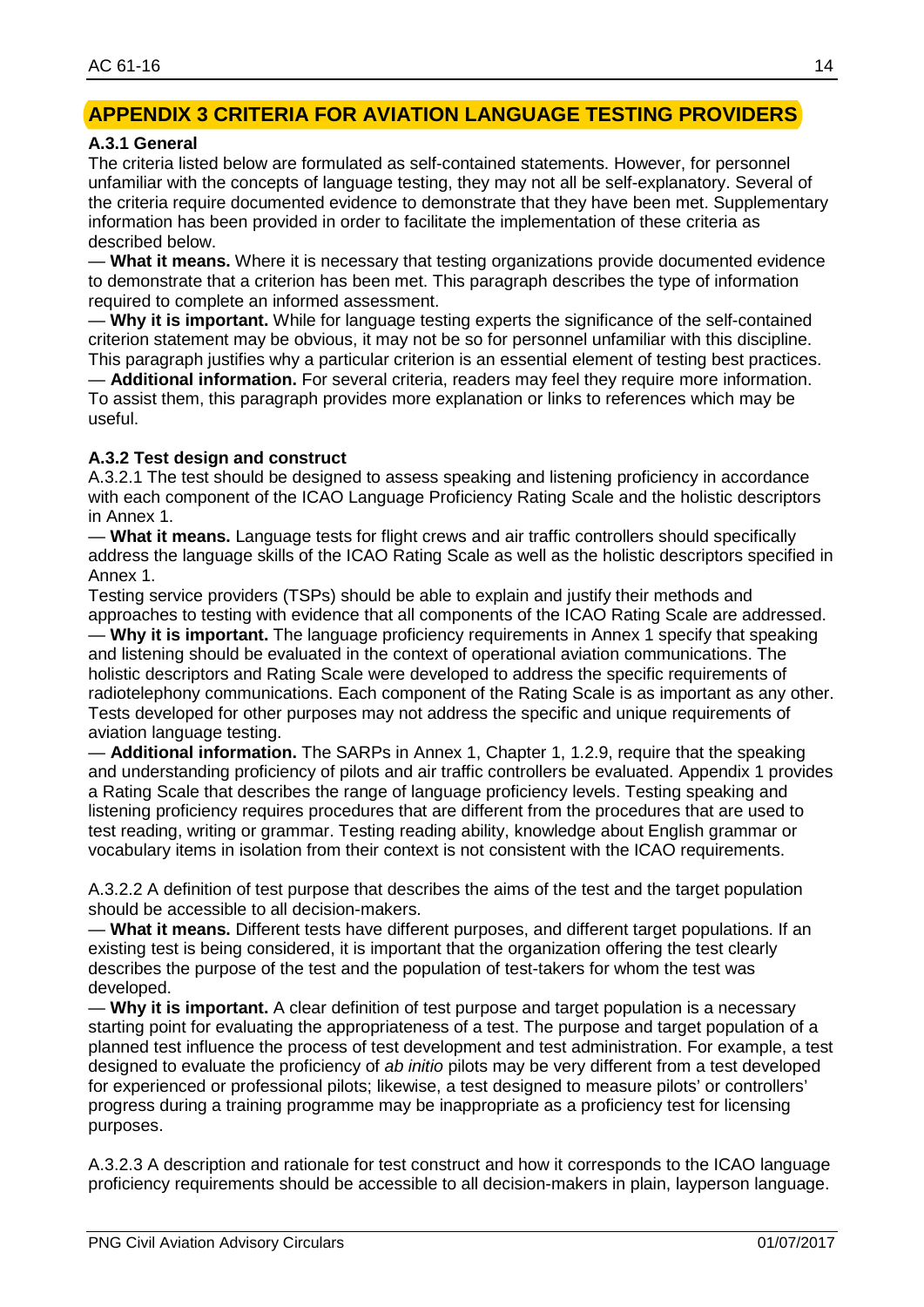— **What it means.** There are different approaches to proficiency testing for speaking and listening. Test developers should document the reasons for their particular approach to testing, in language that is comprehensible to people who are not experts in language test design.

— **Why it is important.** A description of the test structure and an easy-to-understand explanation of reasons for the test structure is one form of evidence that it is an appropriate tool for evaluating language proficiency for the ICAO requirements for a given context.

— **Additional information.** Nil.

A.3.2.4 The test should comply with principles of good practice and a code of ethics as described in Chapter 6 of ICAO Doc 9835.

— **What it means.** It is important for test developers to comply with a recognized code of good practice and ethics.

— **Why it is important.** Aviation language testing is an unregulated industry and has very high stakes. A documented code of good practice and ethics, along with evidence that the organization is adhering to that code, serves as an important stop gap in an unregulated system.

— **Additional information.** The Association of Language Testers of Europe publishes Principles of Good Practice for ALTE Examinations, available at www.ALTE.org.

A.3.2.5 The test should not focus on discrete-point items, on grammar explicitly or on discrete vocabulary items.

— **What it means.** Discrete-point items are individual test questions which are presented out of context. Examples are a vocabulary test in which test-takers are asked to provide definitions for a list of words, and a grammar test in which test-takers are asked to provide the past-tense forms of a list of irregular verbs. Discrete-point tests, also referred to as indirect tests, do not test language skills directly. Instead, they test individual, specific features of the language thought to underlie language skills. That is, they test knowledge about grammar, vocabulary, pronunciation, etc. This type of test is not appropriate for assessing aviation language proficiency.

— **Why it is important.** The ICAO language provisions focus on the ability to use the language. Discrete point tests do not evaluate a person's ability to use the language. Furthermore, test-takers who perform well on such tests often perform poorly on tests in which they actually have to use the language.

— **Additional information.** There are a number of different ways knowledge about language is tested, for example:

a) multiple-choice questions in a series of unrelated sentences;

b) identification of an error in a sentence; or

c) written translation exercises.

For many people such tests have the advantage of being objective because they give a numerical score. However, the supposed objectivity of multiple-choice tests must be questioned in consideration of the choice of the particular items and questions selected for the test. It may be asked, why were they selected from the infinite number of potential items available? In other words, why were testtakers asked to define certain words, or why were they tested on the use of a particular tense but not on their ability to ask clarifying questions? Speaking and listening tests, on the other hand, refer to a scale of proficiency rather than a numerical score. The rating scale describes levels of proficiency which a panel of trained raters can use to assign the test-taker a level on a rating scale. The more directly a test performance is related to target performance, the more a test can be considered a proficiency test. For example, test administrators interested in an individual's speaking skills should arrange for an assessment of that individual's performance on a speaking task. Using this approach, speaking skills may be directly assessed during an interview or conversation or role-play, or are based on a recorded sample of actual speech. The goal of a proficiency test is to assess the appropriateness and effectiveness of communication rather than grammatical accuracy. Grammatical accuracy should be considered only so far as it has an impact on effective communication, but evaluating an individual's grammatical knowledge should not be the objective of the test.

A.3.2.6 If comprehension is assessed through a specific listening section with individual items, it should not be done to the detriment of assessing interaction.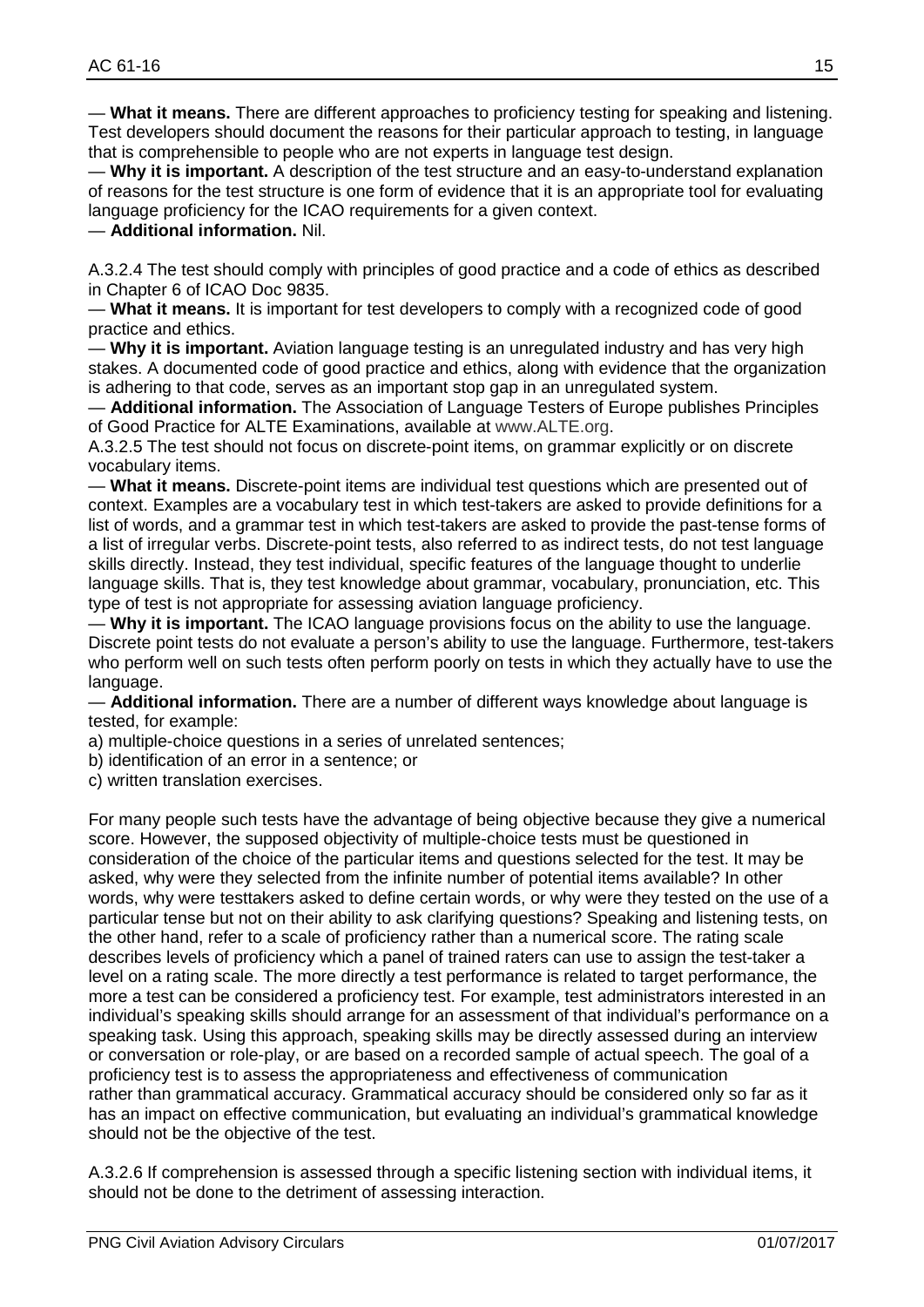— **What it means.** Some language tests evaluate listening during an oral interaction such as a conversation, interview or role-play. Other language tests evaluate listening separately, in some cases via a series of individual listening items. An example of an individual listening item, in the aviation language context, might require a test-taker to listen to a pre-recorded conversation between ATC and a flight crew to identify relevant pieces of information.

— **Why it is important.** A separate listening test can provide information about comprehension independent of a person's ability to interact. In such tests, the communication is one-way, and the testtaker does not have to participate in the way that is required by a conversation, role-play or other interaction.

— **Additional information.** It is important for the TSP to validate the method it uses to evaluate comprehension.

A.3.2.7 Proficiency tests that are administered directly may use face-to-face communication in some phases of the delivery but should include a component devoting time to voice-only interaction.

— **What it means.** Voice-only interaction is an important characteristic of aeronautical radiotelephony communications; when a pilot and a controller interact, they cannot see each other. Directly administered proficiency tests should simulate this condition of "voice only" in at least a portion of the test.

— **Why it is important.** When two people interact face-to-face, they use non-verbal cues (information other than words) to help them understand each other's messages. People's facial expressions, their body language and the gestures they make with their hands often communicate important information. Aeronautical radiotelephony communications do not benefit from such nonverbal cues; all radiotelephony communications are conveyed through words alone, which can be more difficult to interpret than face-to-face communication.

— **Additional information.** In a test that is administered directly, voice-only interaction can be facilitated by means of a telephone or headset via which the interlocutor and test-taker communicate while positioned in such a way that they cannot see each other.

An appropriate strategy may be to incorporate both direct and semi-direct methods in a single testing system. In any case, the method and approach taken should be clearly justified, with evidence for the rationale of that approach provided.

6.3.2.8 The test should be specific to aviation operations.

— **What it means.** Tests should provide test-takers with opportunities to use plain language in contexts that are work-related for pilots and air traffic controllers in order to demonstrate their ability with respect to each descriptor in the Rating Scale and the holistic descriptors.

— **Why it is important.** The ICAO Language Proficiency Requirements (LPRs) refer to the ability to speak and understand the language used for radiotelephony communications. It is important that flight crews and air traffic controllers be proficient in the use of plain language used within the context of radiotelephony communications in order to communicate safely on any operational issue that may arise.

— **Additional information.** ICAO language provisions require proficiency in the use of standardized phraseology and in the use of plain language. The assessment of standardized phraseology is an operational activity, not a language proficiency assessment activity. While an aviation language test may include phraseology to introduce a discussion topic or make interaction meaningful to the testtaker, it is important that tests elicit a broad range of plain language and not be limited to tasks that require standardized phraseology. The focus of a language proficiency test for compliance with ICAO requirements should be on plain language. The idea of a work-related context can be interpreted in different ways. The narrow view would seek to replicate radiotelephony communications including both phraseology and plain language, as closely as possible. The broad view would elicit samples of interaction and comprehension on those topics occurring in radiotelephony communications without resorting to replicating radiotelephony communications. These could be of a general piloting and controlling nature and involve question and answer routines, short reports or problem-solving exchanges, or briefings and reports. A further step toward providing test-takers with a familiar aviation-related context would be to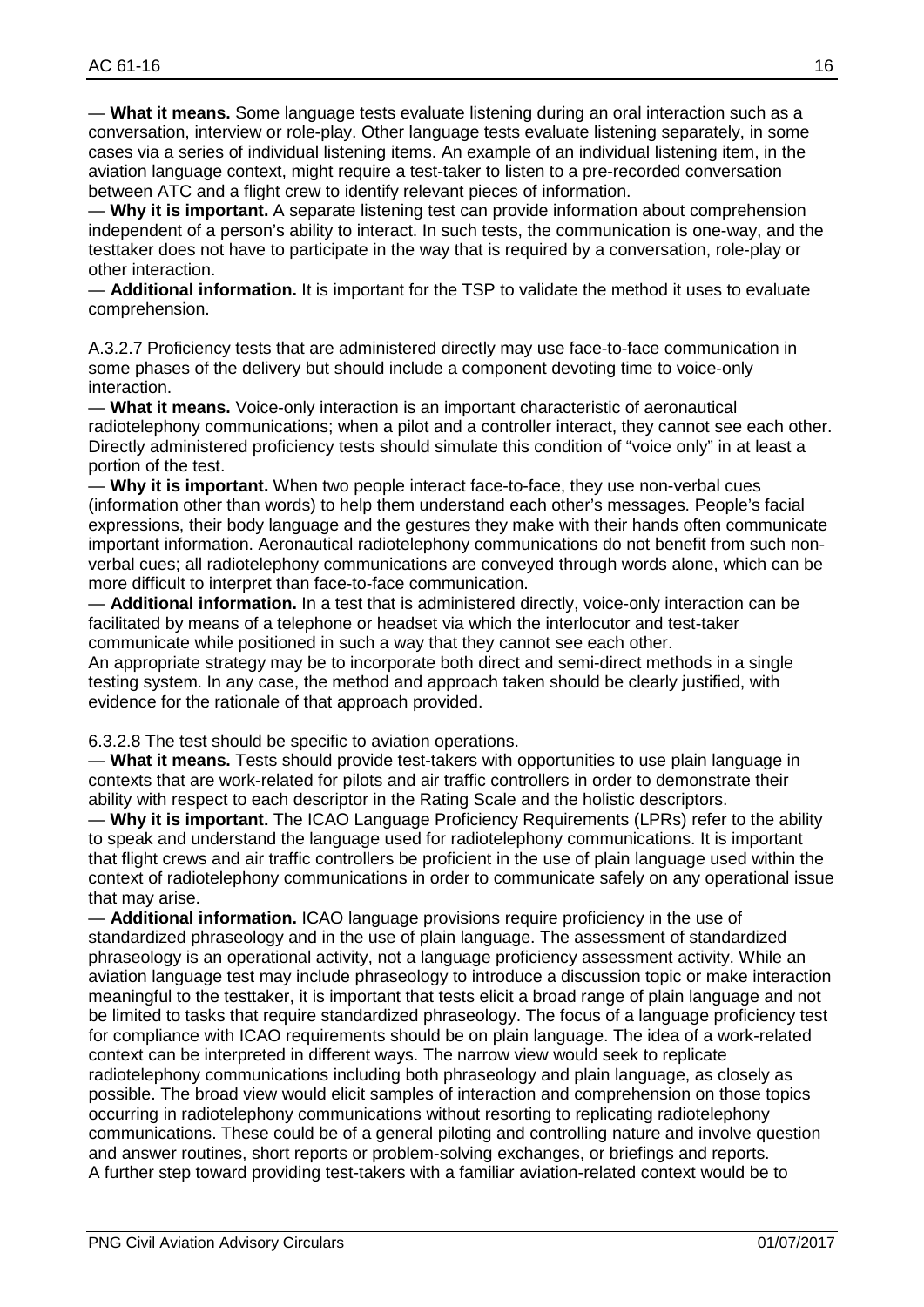customize the tests for controllers or pilots. Thus, controllers would have the possibility of taking tests using or referring to a tower, approach or en-route environment; similarly, pilots would be able to take tests using or referring to an approach procedure. These should be seen as adaptations in the interest of the comfort of the test-taker, not as specialized tests of distinct varieties of language proficiency.

A.3.2.9 It is acceptable that a test contains a scripted task in which phraseology is included in a prompt, but the test should not be designed to assess phraseology.

— **What it means.** An aviation language proficiency test has different aims than a phraseology test. While an aviation language test can include some phraseology as prompts or scene setters, the purpose of the test is to assess plain language proficiency in an operational aviation context. — **Why it is important.** First, tests of phraseology alone are not suitable for demonstrating compliance with ICAO language proficiency requirements. Second, using phraseology accurately is an operational skill which is very dependent on the operational context; and incorrect usage by a test-taker of a specific phraseology may be an operational error, rather than a language error. Phraseology must be taught and tested by qualified operational personnel.

— **Additional information.** Responses containing elements of ICAO phraseology should not be rated with regard to their procedural appropriateness or technical correctness during language proficiency testing. This practice could introduce confusion between the test-taker's operational knowledge and his/her language proficiency. It could also introduce contradictions between the regulators' established system of operational training/testing and language testing. Because of these contradictions, this practice could result in diminished, rather than enhanced, safety. If phraseology is included in a test prompt, care should be taken that it is used appropriately and that it is consistent with ICAO standardized phraseology.

A.3.2.10 The test should not be designed to evaluate the technical knowledge of operations. — **What it means.** Language tests should not assess either operational skills or the specific technical knowledge of operations. A language test is not an operational or technical knowledge test. For example, a language test item may prompt the test-taker to describe an operational procedure that involves a number of steps. A test-taker may provide a very clear description of that procedure but omit one of the steps. In such a case the rater may not recognize that the omission of that one step was an operational error and penalize the test-taker for that error. In responding to that same test item, another test-taker may correctly identify all the steps of the process (achieving technical accuracy), but do so with problems in pronunciation and fluency based on the ICAO Rating Scale. In this case, because of the test-taker's technical knowledge the rater may, perhaps unconsciously, assign a higher level of language proficiency than the test-taker should receive. — **Why it is important.** If the distinction between language proficiency and technical knowledge is not very clear to the interlocutor and rater of an aviation language test, it may be easy to confuse one with the other. Such confusion may lead to test-takers getting penalized unfairly for technical errors; or to other test-takers getting rewarded, also unfairly, for their technical expertise. Another potential problem if very specific technical items are included in a language proficiency test is that they may require technical knowledge beyond that of a test-taker; for example, answers to questions concerning ground control procedures may not be known to en-route controllers. As a result, the test-taker may be unable to respond effectively, due to a lack of technical expertise rather than a lack of language proficiency.

— **Additional information.** Based on the above information, a prompt such as "What are the separation minima for aircraft being vectored for an ILS approach?" or "Describe the different flight modes of the A320 flight control system" are therefore not appropriate.

A.3.2.11 The final score for each test-taker should not be the average or aggregate of the ratings in each of the six ICAO language proficiency skills but the lowest of these six ratings.

— **What it means.** For each test-taker, scores should be reported for pronunciation, vocabulary, structure, fluency, comprehension, and interactions in accordance with the Rating Scale. In cases in which a test-taker is given different ratings for different skill areas — for example, 3 for pronunciation, 4 for vocabulary and structure, and 5 for fluency, comprehension and interactions —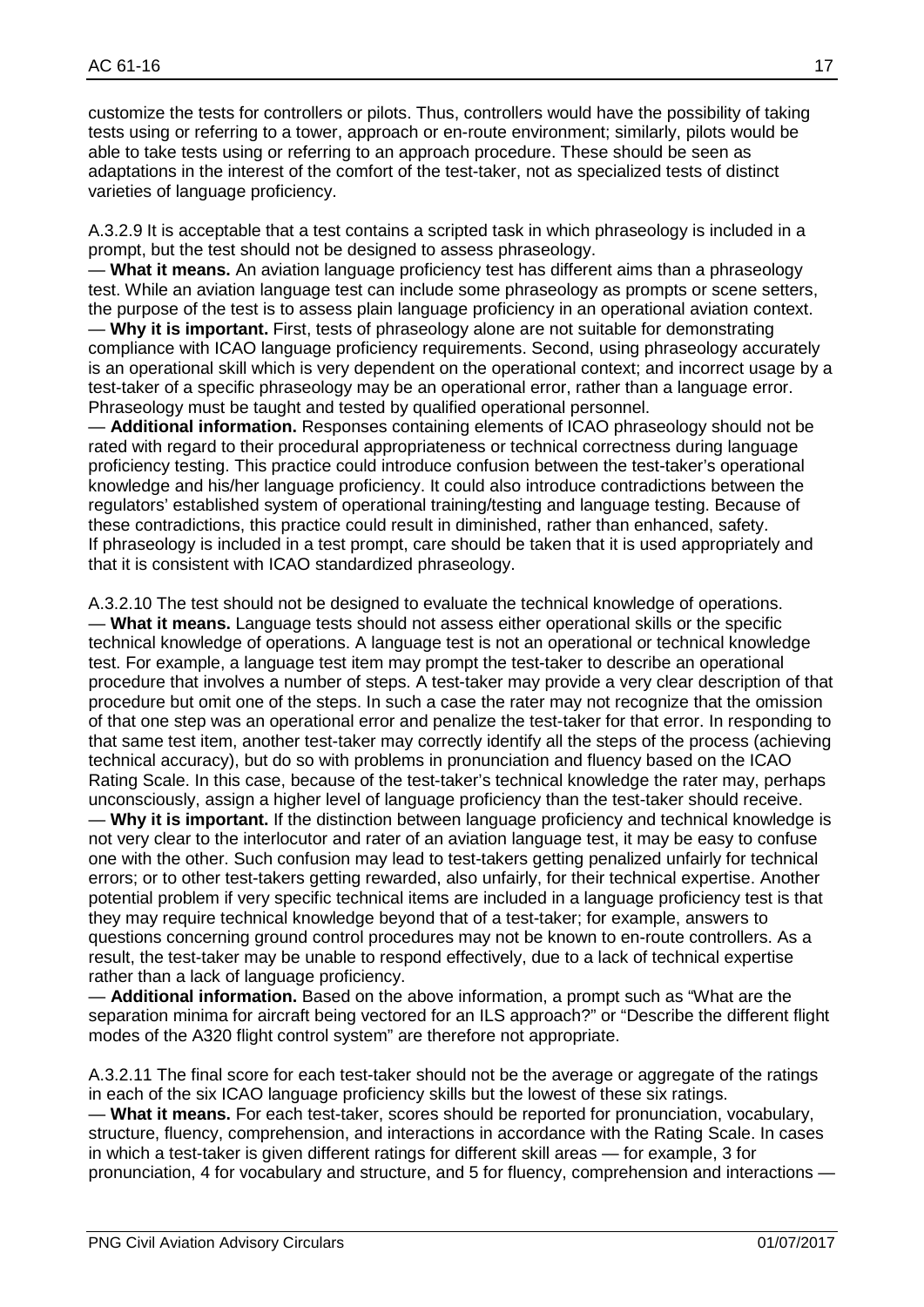the overall score for that test-taker should be the lowest of these scores; in the above example, the test-taker's overall score would be 3.

— **Why it is important.** This practice is critical because the Operational Level 4 descriptors are developed as the safest minimum proficiency skill level determined necessary for aeronautical radiotelephony communications. A lower score than 4 for any one skill area indicates inadequate proficiency. For example, a pilot with Operational Level 4 ratings in all areas except pronunciation may not be understood by the air traffic controllers with whom that pilot should communicate. In summary, an individual should demonstrate proficiency to at least Level 4 in all skill areas of the ICAO Rating Scale in order to receive an overall Level 4 rating.

#### **A.3.3 Test validity and reliability**

A.3.3.1 A statement of evidence for test validity and reliability should be accessible to all decisionmakers, in plain, layperson language.

— **What it means.** In language testing, fairness is interpreted in terms of validity and reliability. Validity refers to the degree a test measures what it is supposed to measure. Reliability refers to the degree that the test produces consistent and fair results. TSPs should supply documented evidence of the validity and reliability of their testing methods.

— **Why it is important.** Aviation language tests have high stakes. It is important for safety and for the integrity of the industry, particularly the operators and for test-takers themselves, that language tests be fair and accurate. Testing systems that are not supported by documented validity and reliability may not provide, or may not seem to provide, fair and accurate results.

— **Additional information.** It is important that evidence for test validity and reliability be written in plain, layperson language. The primary target audience of documents outlining test validity and reliability should be civil aviation authority or licensing personnel rather than language testing experts. Because aviation communication safety is very much in the public interest, it is also appropriate for aviation language testing organizations to make information about the validity and reliability of their tests publicly available.

A.3.3.2 A description of the development process that includes the following information should be accessible to all decision-makers:

a) a summary of the development calendar; and

b) a report on each development phase.

— **What it means.** The TSP should document the entire development process.

— **Why it is important.** Before a decision is made to use a test, its quality should be examined carefully,and documentation of the development process is essential to that examination. A development calendar and report will provide information about the nature and depth of analysis that went into the test development. If it is obvious that a test was developed hastily and without the required expertise, that test may not provide, or seem to provide, valid and reliable results. The same is true of tests with incomplete documentation.

A.3.3.3 An appraisal of expected test washback effect on training should be accessible to all decision-makers.

— **What it means.** Test washback refers to the effect a test has on a training programme or on students' behaviour. TSPs should demonstrate that their test will have a positive effect on training and that their test will not encourage training that focuses on memorization and test preparation rather than on building proficiency.

— **Why it is important.** The goal of aviation operational language testing is to ensure that flight crews and air traffic controllers have adequate language proficiency for the conduct of safe operations. Robust language training programmes are an essential component of a programme to enable pilots and controllers to achieve ICAO Operational Level 4 language proficiency. Highquality testing will encourage high-quality training.

— **Additional information.** Test-takers naturally will want to prepare for a test. While aviation language test-takers can memorize phraseology, they cannot acquire language proficiency as described in the ICAO LPRs simply by memorizing words and phrases. If pilots or controllers think that certain types of narrow learning or practice activities will best and most readily prepare them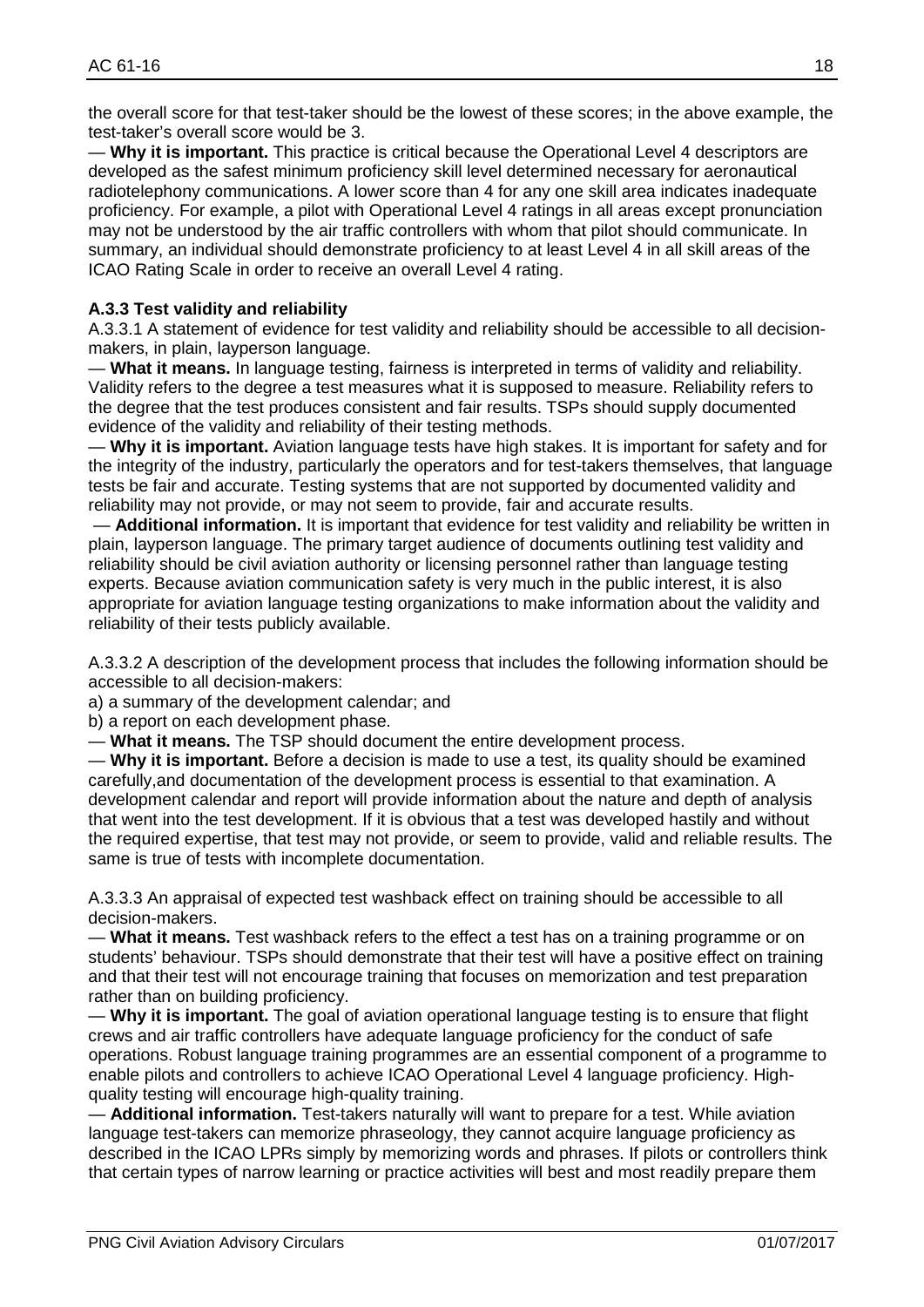for a test, they will be inclined to direct their energies to such activities, potentially at the expense of activities that can genuinely improve their language proficiency.

In the aviation environment, an example may be found in an aviation language test that focuses on the use of phraseology, to the exclusion of plain aviation language. In such a case, learners may focus their learning energies on memorizing ICAO standardized phraseology rather than on genuine language learning activities that will actually improve their English language proficiency.

#### **A.3.4 Rating**

A.3.4.1 Whether rating is conducted "live" during the assessment, or after the test using recordings of the test performance, the rating process should be documented.

— **What it means.** Some speaking and listening tests rate performance during the test. Others record the test performance and rate performance later. Both rating methods are acceptable, but whichever method is used, the rating process should be explained in test documentation.

— **Why it is important.** Rating is one of the most important steps in language proficiency testing. It is critical to explain how rating is conducted in the testing process to ensure that it is transparent to all stakeholders.

— **Additional information.** One advantage of rating test-takers after the test is that the testtaker's statements can be repeated as necessary for closer analysis by the raters. Another advantage of this method is that the raters do not have to be physically present for the test; in fact, raters can reside in an entirely different location, provided they can receive an audio or video recording of the test and submit their rating reports effectively, for example, electronically. A potential advantage of rating live during the assessment may be greater efficiency.

A.3.4.2 To fulfil licensing requirements, rating should be carried out by a minimum of two raters. A third expert rater should be consulted in the case of divergent scores.

— **What it means.** Best practice in language proficiency assessment calls for at least two trained and calibrated raters, at least one of whom is a language expert.

— **Why it is important.** Using at least two raters reduces the possibility of rater error and helps to ensure a comprehensive evaluation of each test-taker.

— **Additional information.** Ideally, an aviation language test will have two primary raters — one language expert and one operational expert — and a third rater who can resolve differences between the two primary raters' opinions. For example, there could be a situation where the primary raters agree that in five of the six skill areas a test-taker demonstrates Level 4 proficiency; however, the first rater assigns the test-taker a score of 3 on pronunciation (thereby making the test-taker's overall language proficiency level "3") and the second rater assigns the test-taker a "4" for pronunciation. A third rater would make a final determination for that skill area and, in doing so, would determine the overall score for that test-taker. A third rater would likely be involved in the process only in cases in which a test-taker may obtain an overall rating of 3 or 4, since the difference between these two levels is the most critical distinction for ICAO language proficiency licensing testing.

A.3.4.3 Initial and recurrent rater training should be documented; the rater training records should be maintained, and audits of raters should be conducted and documented periodically.

— **What it means.** Language proficiency test raters need to be trained, and the raters need to be trained together to ensure they apply the rating scale consistently. Audits should be conducted periodically to check rater performance to ensure it is consistent over time.

— **Why it is important.** When evaluating language proficiency tests, consistency in the rating process is Critical. Unlike other forms of testing, in which one response to a question is correct and another response is incorrect, evaluating language proficiency relies upon subjective judgements by raters. In this context, consistency is achievable through training and experience but easy to lose without regular audits of raters and rating teams.

The reliability of test results, and of the test process as a whole, depends on the consistency achieved in the rating process. Audits provide a mechanism for checking consistency and, where consistency has been lost, making adjustments as necessary.

— **Additional information.** Consistency is measured in terms of reliability. Reliability has two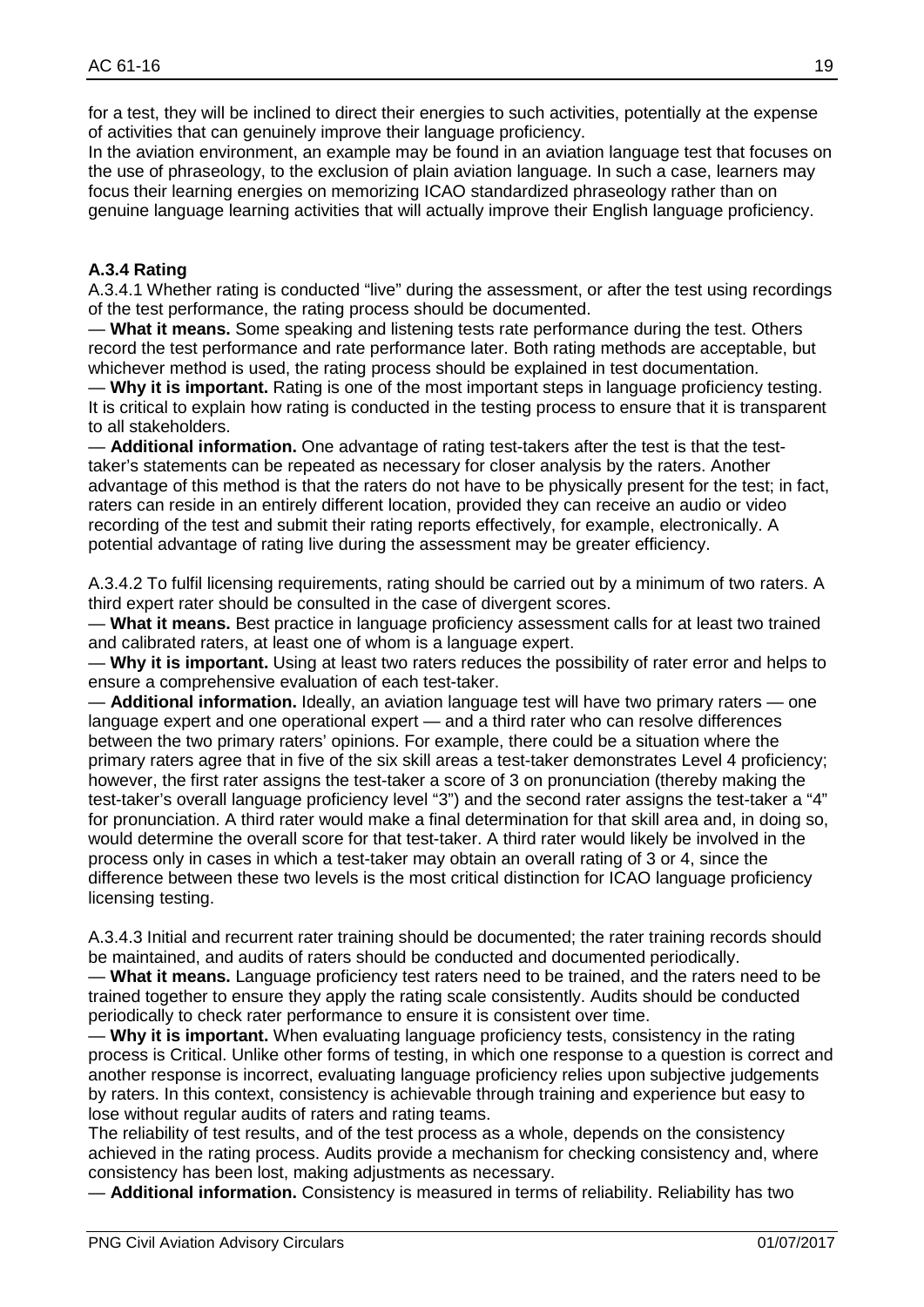#### components:

a) *Intra-rater reliability*. The extent to which a particular rater is consistent in using a proficiency scale. In other words, does the rater apply the proficiency scale in a consistent way to all testtakers whom that rater is evaluating?

b) *Inter-rater reliability***.** The level of agreement between two or more independent raters in their judgement of test-takers' performance. In other words, are different raters in agreement in the scores that they assign to individual test-takers? Raters' assessments should be monitored, both individually and comparatively, on an ongoing basis. Senior raters should formally evaluate the test-rater staff periodically. Periodic cross-rating by members of different rating teams is also highly recommended as a means to prevent gradual divergence in the interpretation of the rating scale by different teams.

A.3.4.4 If rating is conducted using new technology, including speech recognition technology, then the correspondence of such rating to human rating, on all aspects of the Rating Scale, should be clearly demonstrated, in layperson language, and be accessible to all decision-makers.

— **What it means.** If a testing organization uses a new technology, such as speech recognition technology, to evaluate the speaking and listening proficiency of a test-taker, then that organization has a responsibility to clearly and plainly demonstrate that the ratings are valid and correspond to the ICAO Rating Scale.

— **Why it is important.** Until now, best practice in testing speaking and listening proficiency has involved the use of experienced and trained raters, who evaluate a person's proficiency based on criteria established in a rating scale. In the context of language testing, the use of speech recognition technology to evaluate human speech is a very new method. The validity and reliability of such testing should be clearly and plainly demonstrated.

— **Additional information.** The ICAO language proficiency requirements will require large-scale testing programmes. If technology can assist by making the test process easier and more costeffective than person-by-person human rating, then it will be useful. Such testing may be particularly appropriate as a pre-test screen to determine generally those who may be ready for a licensing test and those who require more training.

## **A.3.5 Test administration and security**

#### *Administration*

A.3.5.1 A complete sample of the test should be published, including the following:

a) test-taker documents (paper instructions, screen display, etc.); b) interlocutor instructions or prompts;

c) rater documentation (answer key, rating scale, instructions);

d) one complete sample of audio recordings (for listening sections or semi-direct prompts); and e) a demonstration of test-taker/interlocutor interaction.

— **What it means.** Decision-makers have a right to examine a complete sample of a test before they adopt, use, take or buy the test. Because of the high-stakes nature of aviation language testing, it is appropriate for testing organizations to make a complete sample of their test publicly available.

— **Why it is important.** Seeing a complete sample of a test is essential for evaluating it. Information about a test, such as a description of the test or a marketing brochure, is not sufficient for determinin the test's validity, reliability, practicality and washback effect.

— **Additional information.** It is important to note that for instructors in a training programme, being familiar with the structure and format of a test is not the same thing as "teaching to the test." Paragraph A.3.3.3 cautions against test designs that might provoke test-takers to try to prepare specifically for the test by memorizing phraseology or by memorizing test answers. Becoming familiar with the format of a test is good practice for both instructors and test-takers; it helps to ensure that test-takers are not unduly surprised or intimidated by the format of the test or the types of interaction it involves. For example, if the test interaction includes a voice-only segment that is conducted by telephone, it is beneficial for test-takers to be aware of this. Such knowledge does not provide them with anything they can memorize in preparation for the test; it will simply make them comfortable with the test format and the types of interaction they can expect to have during the test.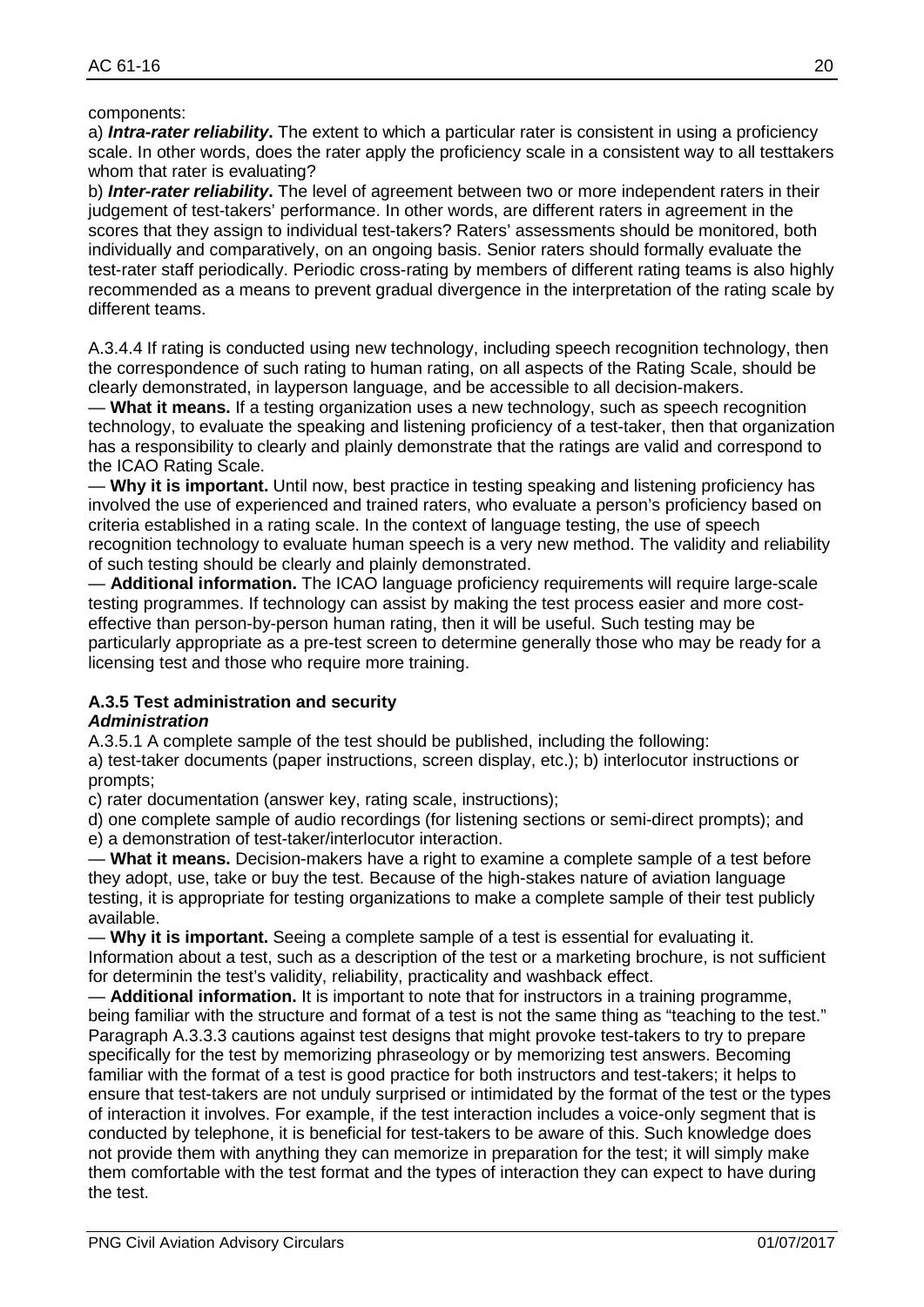A.3.5.2 The test rating process should be documented, and the documentation should include instructions on the extent and nature of evidence that raters should collect.

— **What it means.** Raters should be given clear instructions on the kind of evidence they need to collect to justify and support their evaluations.

— **Why it is important.** Language is complex, and one simple statement by a person can be analysed in many different ways. Raters need to understand the depth of analysis that is expected of them in order to make and justify a rating. Documenting and supporting evaluations of testtakers are also essential in order to later review a test, either to address an appeal or complaint by a test-taker or to audit a rater or rating team (as described in A.3.4.3). For such reasons, a documented set of scores alone is not sufficient; evidence and support for that score are required. Evidence in this context would typically include examples of language use by the test-taker that indicate strengths or weaknesses: several instances of incorrect use of verb tenses, for example, might support a particular structure rating; or a problem pronouncing certain sounds might be documented as evidence for a pronunciation score.

A.3.5.3 The instructions to the test-taker, the test administration team and test raters should be clearlydocumented.

— **What it means.** Clear instructions for each part of the test process and for each stakeholder should be available and unambiguous.

— **Why it is important.** Clear instructions demonstrate that the testing organization has thoroughly considered all aspects of the testing process. Test users, test administrators and test raters all need clear, easy-to-understand instructions for their involvement to be effective. In addition, clear instructions are an important feature to ensure tests are administered in a consistent and therefore reliable manner.

A.3.5.4 The equipment, human resources and facilities necessary for the test should be included in the instructions.

— **What it means.** The administration of tests may require a variety of equipment (computer, videotape, tape recorder), the support of different personnel (information technology personnel or sound technicians) and facilities that can accommodate the required equipment and personnel. Clear instructions for each part of the test process should be available.

— **Why it is important.** Clear descriptions and instructions for the equipment, human resources and facilities required demonstrate that the testing organization has thoroughly considered all aspects of the testing process. Test users, test administrators and test raters all need clear, easyto-understand instructions for their involvement to be effective and to ensure that the test is administered in a consistent and therefore reliable manner.

— **Additional information.** These requirements include the room where the test will be conducted, furniture, equipment for playing audio prompts used during the test, headsets (if used) and/or any other resources required by the test.

A.3.5.5 The testing location should offer moderate comfort, privacy and quiet.

— **What it means.** The testing location should not be uncomfortable or noisy.

— **Why it is important.** Aviation language testing is important. TSPs have an obligation to ensure a fair outcome to the test. This obligation includes eliminating undue distractions during the test. — **Additional information.** Examples of inappropriate locations would be a staff kitchen, cafeteria, coffee lounge or hallway where people are gathering and talking. Such settings could violate the testtaker's privacy and potentially introduce distractions during the test. Similarly, a testing room that is extremely cold or hot could introduce an artificial and distracting condition to the test that could impact the test-taker's performance.

A.3.5.6 A full description of test administration policies and procedures should be available to all decision-makers, including information about the following:

a) policies and procedures for retaking the test;

b) score reporting procedures (who receives the results of tests?);

c) record-keeping procedures; and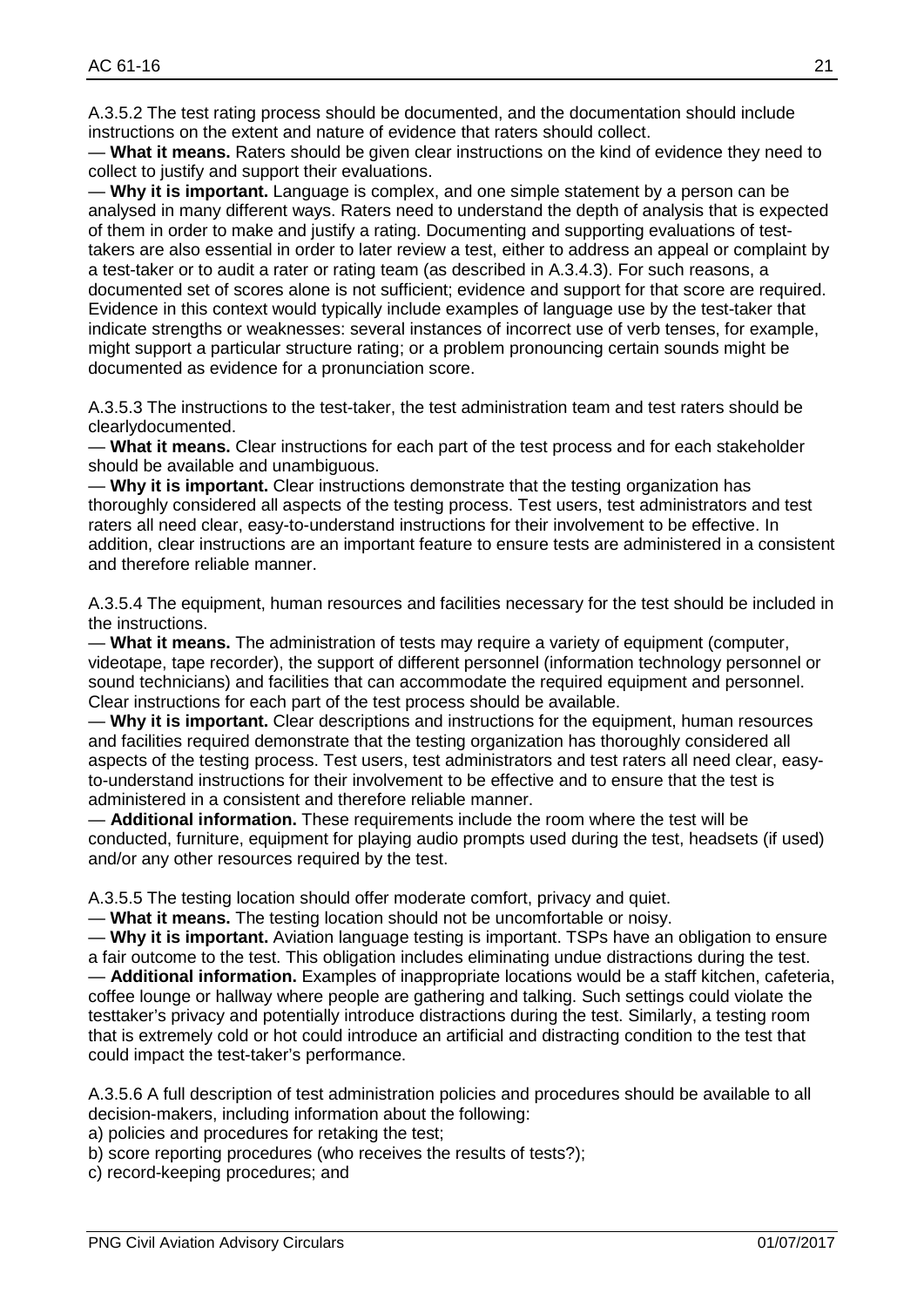d) plans for quality control, test maintenance, ongoing test development and purchasing conditions.

— **What it means.** Policies and procedures concerning scores, records, quality control, future development, and purchasing conditions need to be clearly and readily available to decisionmakers and test users.

— **Why it is important.** One of the considerations in test development and/or test selection is whether or not there is adequate infrastructure to support and maintain the test goals.

A.3.5.7 A documented appeals process should be established, and information about it should be available to testtakers and decision-makers at the beginning of the testing process.

— **What it means.** All testing programmes should have an appeals process. In some cases, a reexamination may be needed. Test-takers who feel their scores are not accurate may request that their tests be re-rated or that they have the opportunity to take the test again.

— **Why it is important.** Even if the testing process follows best practices, errors may occur. While every appeal should not be expected to result in a complete re-scoring or re-examination, the procedures for an appeal should be clearly documented so that they can be fairly applied when appropriate.

— **Additional information.** An appeals process should address issues such as, but not limited to: a) extenuating circumstances that affect the test-taker's performance. Test-takers who claim that they were having a bad day or were nervous should not be allowed an appeal since they will need to communicate in operational situations when they are having a bad day or feeling nervous. But a test-taker who suffers a family tragedy in the days prior to the test, or who is ill on the day of the test, should be at least considered for an appeal;

b) steps test-takers should take to initiate an appeals process and the communication that they can expect to receive during that process;

c) the period of time (for example 30 days or 60 days) within which the employer or licensing authority commits to resolving an appeal — either in the form of a re-review of the test, a reexamination or a rejection of the appeal.

#### *Test security*

A.3.5.8 A full description of security measures required to ensure the integrity of the testing process should be documented and available to all decision-makers.

— **What it means.** Test security refers to the ability of the testing organization to protect the integrity of the testing process. Testing organizations should ensure that people do not have access to specific test content or questions before the test event. In addition, TSPs should ensure that test scores are kept confidential.

— **Why it is important.** The ongoing reliability, validity and confidentiality of a language proficiency testing system will depend heavily on the test security measures that are in place. — **Additional information.** Testing organizations should protect test-item databases and provide secure storage of scores and test materials. They should require, establish and maintain formal commitments to confidentiality and integrity from test developers, administrators, raters, information technology personnel and any other staff who are involved in any aspect of the testing process.

Other necessary security measures during test administration should prevent:

a) communication between test-takers;

b) communication between test-takers and people elsewhere during the test (for example, by use of a mobile telephone);

- c) impersonation of others; and
- d) the use of false identities.

Finally, security measures should ensure the authenticity of test result data, including databases and certificates.

A.3.5.9 In the case of semi-direct test prompts (which are pre-scripted and pre-recorded), there should be adequate versions to meet the needs of the population to be tested with respect to its size and diversity.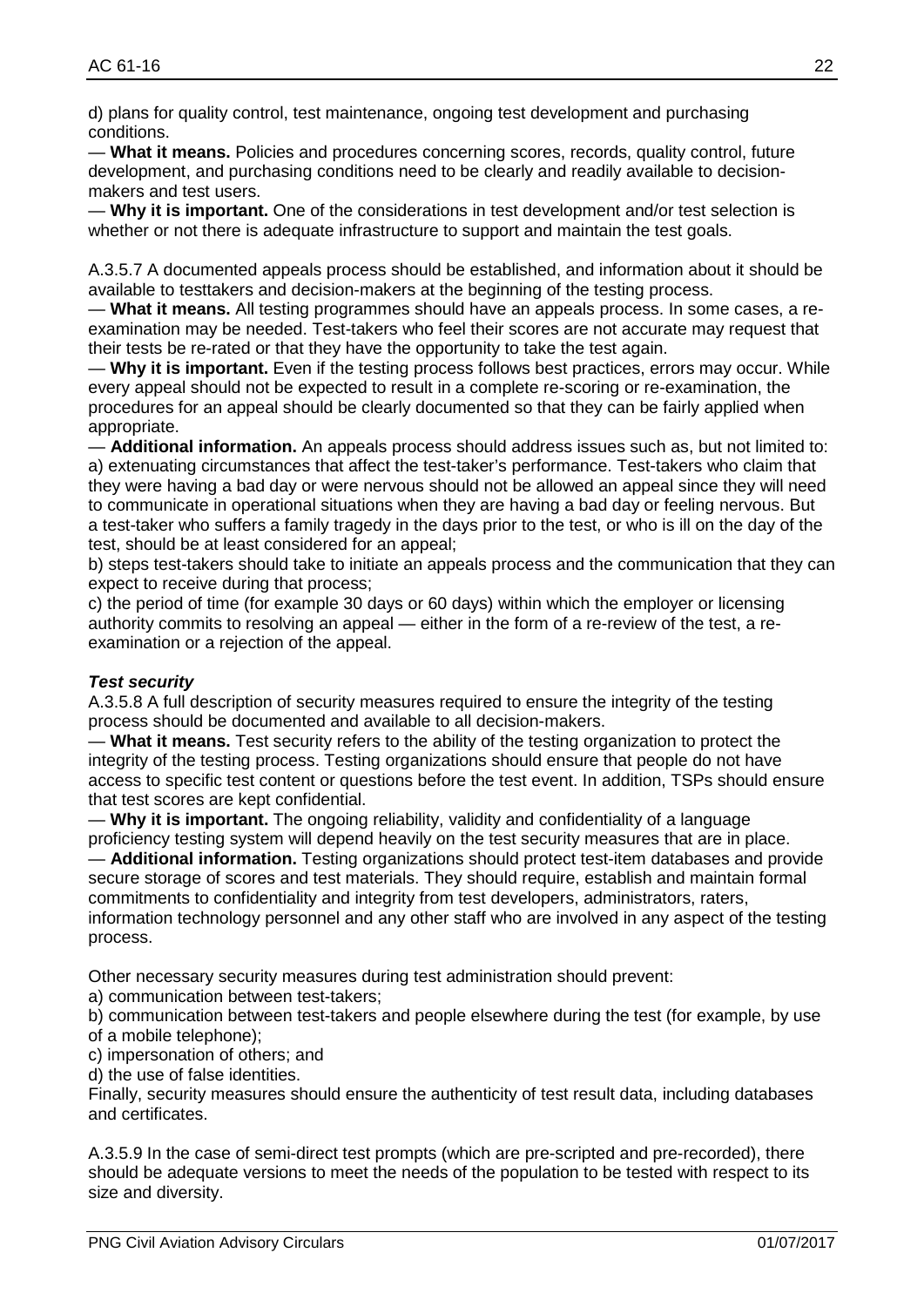— **What it means.** Tests with specific pre-recorded or pre-scripted questions or prompts require multiple versions. Decision-makers need to know that there are adequate versions of the test to ensure security for their particular testing needs.

— **Why it is important.** Once test items have been used, there is the possibility that people may repeat or share the prompts with other test-takers; this would violate the security and validity of the test.

— **Additional information.** It is not practical to prescribe the number of versions or test prompts required for any specific test situation. The determination of what is adequate in any situation is dependent on specific circumstances. Examples of variables that impact adequacy are: a) the number of test-takers;

b) the geographic and organizational proximity of the test-takers. The closer the individuals within the test-taking population, the more likely it is that they will share their testing experience with each other. If people share test information and that same information is used in another test, test-takers have the opportunity to prepare a response for a known test prompt. This is an example of negative test washback; and

c) the variability inherent in the test design. A test that contains very little variability in prompts (in other words, all test-takers are asked the same questions or very similar questions) will require more frequent version changes than a test in which the interlocutor can, for a particular item, ask the test-taker a variety of questions. It is common in large testing initiatives for a testing service to use a version of a test only once before retiring it. In other cases, a testing service develops a number of versions, then recycles them randomly. Test-takers may then generally know the sorts of questions and prompts they will encounter during a test, but will be unable to predict the specific questions and prompts they will encounter during a particular testing interaction.

One security measure that testing organizations may take is to always include at least one completely new prompt or question in every version. A pattern of test-takers achieving high scores on most or all test prompts or questions, but failing the new prompt, may indicate a breach in test security.

A.3.5.10 Test questions and prompts should be held in confidence, and not be published or provided to test-takers prior to the test event.

— **What it means.** Test-takers should not have access to test questions or prompts before they take the test.

— **Why it is important.** Authorities and organizations that make test items publicly available negatively impact the integrity of the testing process. Test takers' prior knowledge of specific test content does not allow them to "recognize and resolve misunderstandings" and to "handle successfully and with relative ease the linguistic challenges presented by a complication or unexpected turn of events" in accordance with the ICAO language proficiency requirements. This approach will lead test-takers to memorize items and responses.

— **Additional information.** As mentioned in A.3.5.1, one sample version of the test should be provided to decision-makers so that they are familiar with the format of the test and the general test procedures. Specific test questions or prompts from actual tests should not be available in any way.

A.3.5.11 A documented policy for all aspects of test security should be accessible to all decisionmakers.

— **What it means.** TSPs should clearly describe in publicly available documents how they establish and

maintain all required aspects of test security.

— **Why it is important.** A testing process with inadequate or unknown safeguards for test security will not be recognized as generating valid results or ensuring a test-taker's confidentiality.

— **Additional information.** All test materials, including paper documents and electronic versions, should be stored securely at all times by all stakeholders involved in test administration processes. Periodic reviews, in the form of physical inspections, should be conducted by testing management personnel to verify that security procedures, including storage of all test materials, are being followed.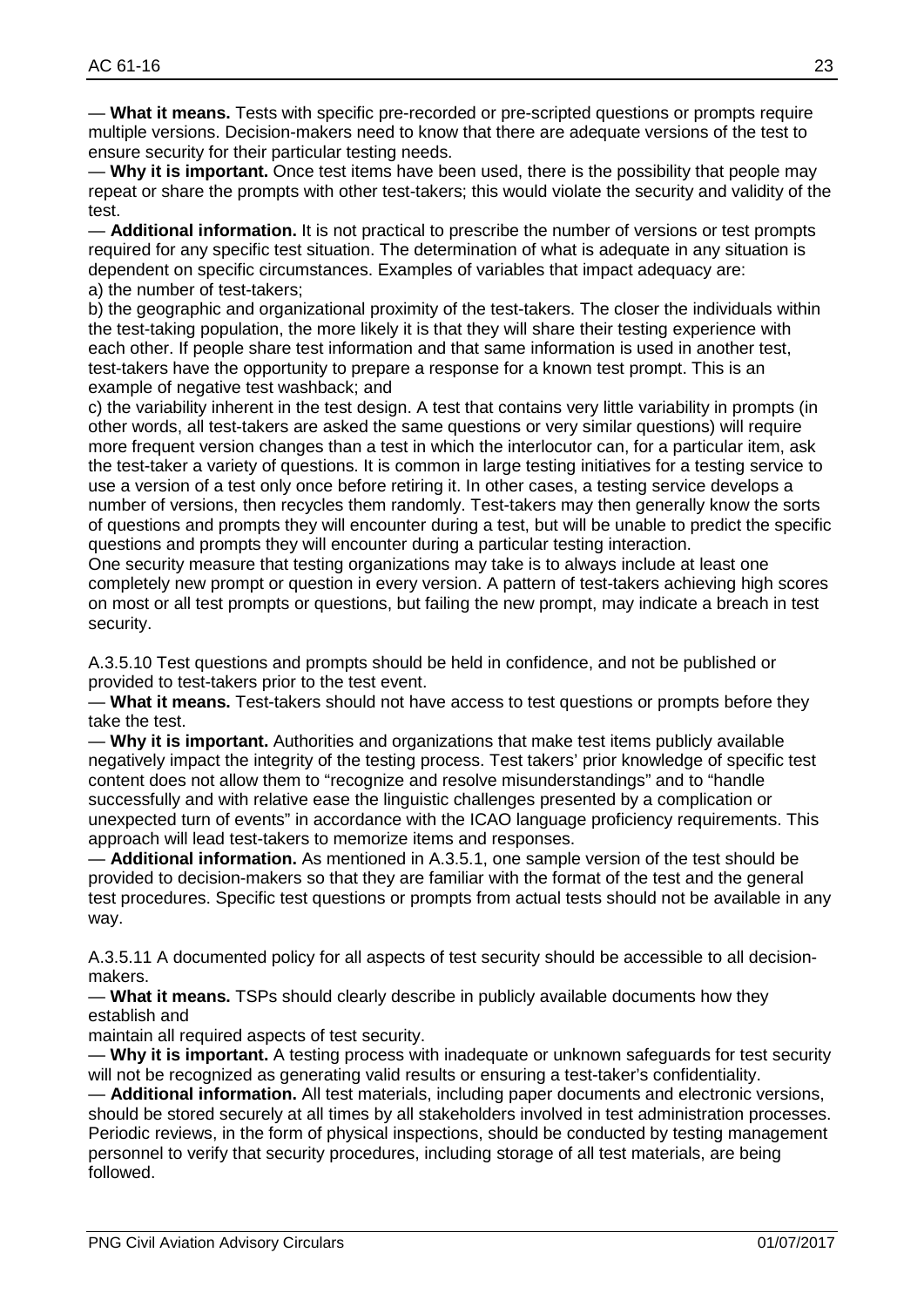## **A.3.6 Record-keeping**

A.3.6.1 All proficiency tests of speaking ability involving interaction between the test-taker and interlocutor during the test should be recorded on audio or video media.

— **What it means.** Because of the high-stakes nature of aviation language testing, it is critical that test organizations maintain either video or audio recordings of all speaking tests.

— **Why it is important.** Test recordings provide a safeguard against charges of subjective judgements and unfairness. Recordings allow:

a) review or re-rating by different raters in case of uncertainty or an appeal; and

b) confirmation of assessments in case of appeals by test-takers or their employers.

A.3.6.2 Evaluation sheets and supporting documentation should be filed for a predetermined and documented period of time of sufficient duration to ensure that rating decisions can no longer be appealed.

— **What it means.** In addition to preserving the actual recording of each speaking test, for each testtaker, all score sheets and supporting documentation, including electronic data, should be filed and retained for an appropriate duration of time.

— **Why it is important.** Records are important in the case of appeals, for internal analysis related to auditing, for establishing an individual training plan and for establishing recurrent testing schedules.

— **Additional information.** At a minimum, the records should be maintained through the validity period of the licence's language proficiency endorsement requirement. Part 61 requires that a validity period of three years for those evaluated at Level 4 or 5. The record-keeping process should be adequate for the scope of the testing and should be documented.

A.3.6.3 The record-keeping process should be adequate for the scope of the testing and should be documented.

— **What it means.** A testing service should document how a test-taker's performance can be captured and securely stored.

— **Why it is important.** Decision-makers need to know if the record-keeping processes are adequate.

— **Additional information.** The outcome of the operational language assessment should comprise written comments on language performance in each skill area of the ICAO Rating Scale as well as the test result in terms of the demonstrated level of proficiency. In case of uncertainty, documentation should include a recommendation for assessment by a specialized language test or by another rating team.

A.3.6.4 The score-reporting process should be documented and scores maintained for the duration of the licence.

— **What it means.** The method of scoring and the persons to whom scores are reported should be clearly documented. When a test has been rated and the results documented, the process for reporting should be clear to all decision-makers.

— **Why it is important.** This practice is important to ensure that those individuals in the organization who need to know receive test result information and to ensure that the privacy of the test-taker and the security of the information are maintained.

A.3.6.5 Results of testing should be held in strict confidence and released only to test-takers, their sponsors or employers, and the civil aviation authority, unless test-takers provide written permission to release their results to another person or organization.

— **What it means.** The licensing authority should ensure that a policy concerning the release of test results is established. The TSP should have documented procedures on how it manages recordkeeping and the confidentiality of test results.

— **Why it is important.** A confidentiality policy on test results is a key measure the licensing authority should use to manage the impact of aviation language testing on the career of a flight crew or controller and the safety of passengers. A TSP should provide documented evidence on how it manages confidentiality of test results through every step of the testing process, including how it intends to transmit test results to the licensing authority.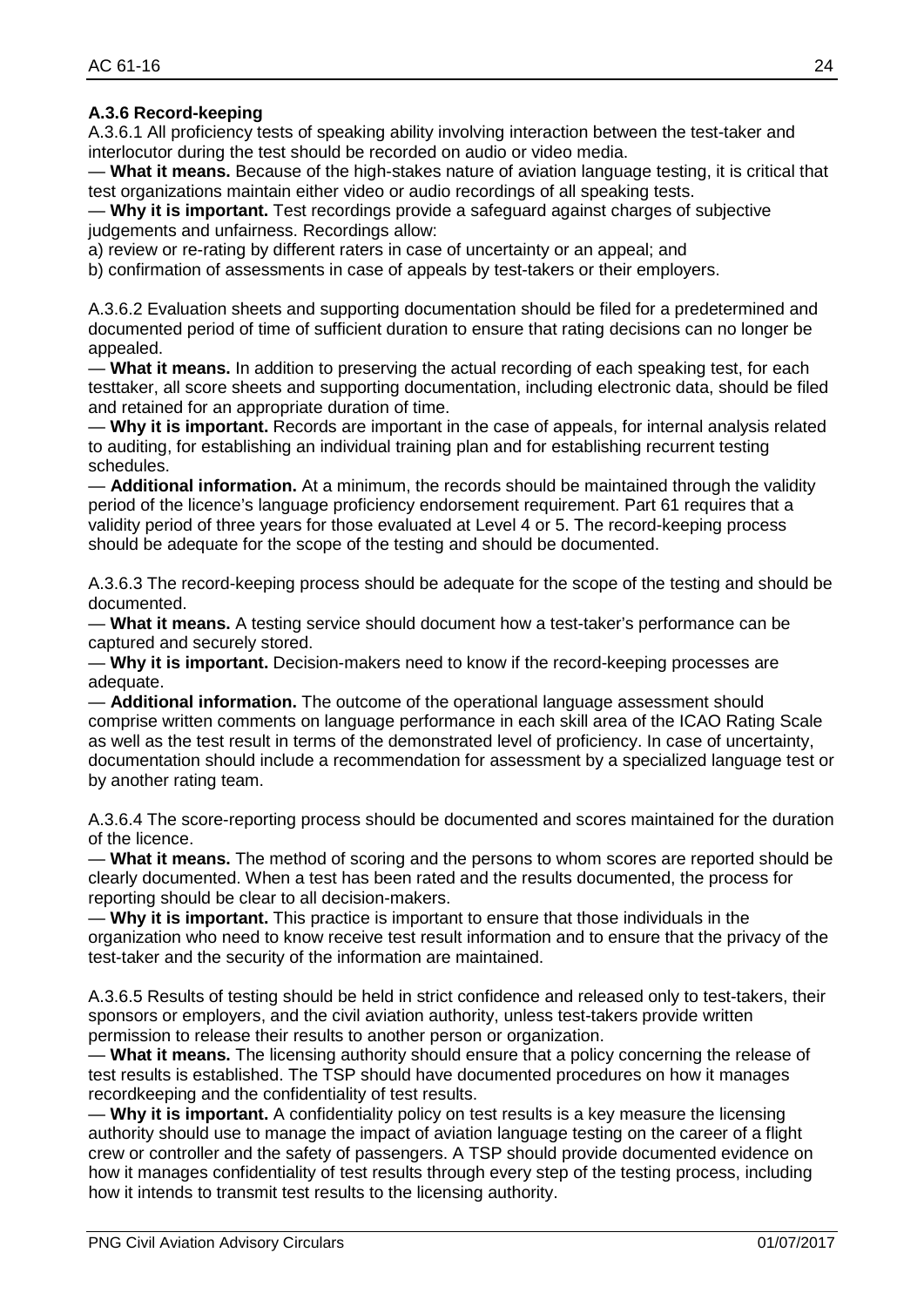## **A.3.7 Organizational information and infrastructure**

A.3.7.1 An aviation language TSP should provide clear information about its organization and its relationships with

other organizations.

A.3.7.2 All associations or links with other organizations should be transparent and documented. — **What it means.** In developing and administrating their aviation language tests, TSPs may partner with other organizations in order to enhance their credibility with the aviation community. TSPs should provide documentation of any and all organizational links to other organizations. — **Why it is important.** In any high-stakes testing environment, relationships between a TSP and other organizations can compromise the integrity of the testing process. For example, a CAA might reject a TSP because it does not follow good testing practices; subsequently, that provider could change its name or form another organization, re-package its test and sell the same testing system (which still does not conform to good testing practices) to the CAA via deceptive marketing practices.

In order to prevent this type of deception, the provider should be required to document any other names under which it is conducting business or has conducted business in the past. The CASA should, in any case, conduct inquiries into all TSPs whose services are being considered in order to establish their legitimacy. A related issue concerns claims made by TSPs about their relationships with leading industry entities. TSPs might, for example, make claims such as "Our test is endorsed by FAA" or "Advised by NASA."

In such cases, the provider should be required to supply documentation that explains and supports the claim, and the decision-makers should contact the related organization to validate the claim. — **Additional information.** The assessment of language proficiency for the endorsement of licences is the responsibility of Contracting States. ICAO does not accredit, certify or endorse language TSPS.

A.3.7.3 If a TSP is also a training provider, there should be a clear and documented separation between the two activities.

— **What it means.** A clear separation between testing and training activities should be documented by an organization that provides both services.

— **Why it is important.** Typically in high-stakes testing situations, testing and training should be clearly separated in order to avoid conflicts of interest. Two examples of conflicts of interest follow. An organization that provides both training and testing services could award higher scores to students in its training programme since low scores for those students could reflect badly on the training they have received. Conversely, the organization could assign lower scores to test-takers, if additional training for those test-takers would result in increased revenues for the organization's training programme.

Another concern regarding organizations that provide both training and testing services is the potential for training staff to also serve as interlocutors and raters in the testing process. It is never acceptable for instructors to also be testers of their own students. There is a natural inclination for instructors to develop sympathies toward some students while perhaps regarding others less favourably. Such perceptions could interfere with the objectivity that is required of interlocutors and raters in the testing process.

A.3.7.4 The TSP should employ sufficient numbers of qualified interlocutors and raters to administer the required tests.

— **What it means.** In addition to developing tests and new test versions, it is important that testing services have enough staff members to administer and rate the tests.

— **Why it is important.** Raters and interlocutors administering or evaluating speaking proficiency tests are usually effective only five to six hours per day. After that, tester fatigue is likely to have an impact on their effectiveness, and their interactions and ratings may become less reliable. Testing organizations should provide evidence that they have enough trained and qualified staff to manage the volume of required tests.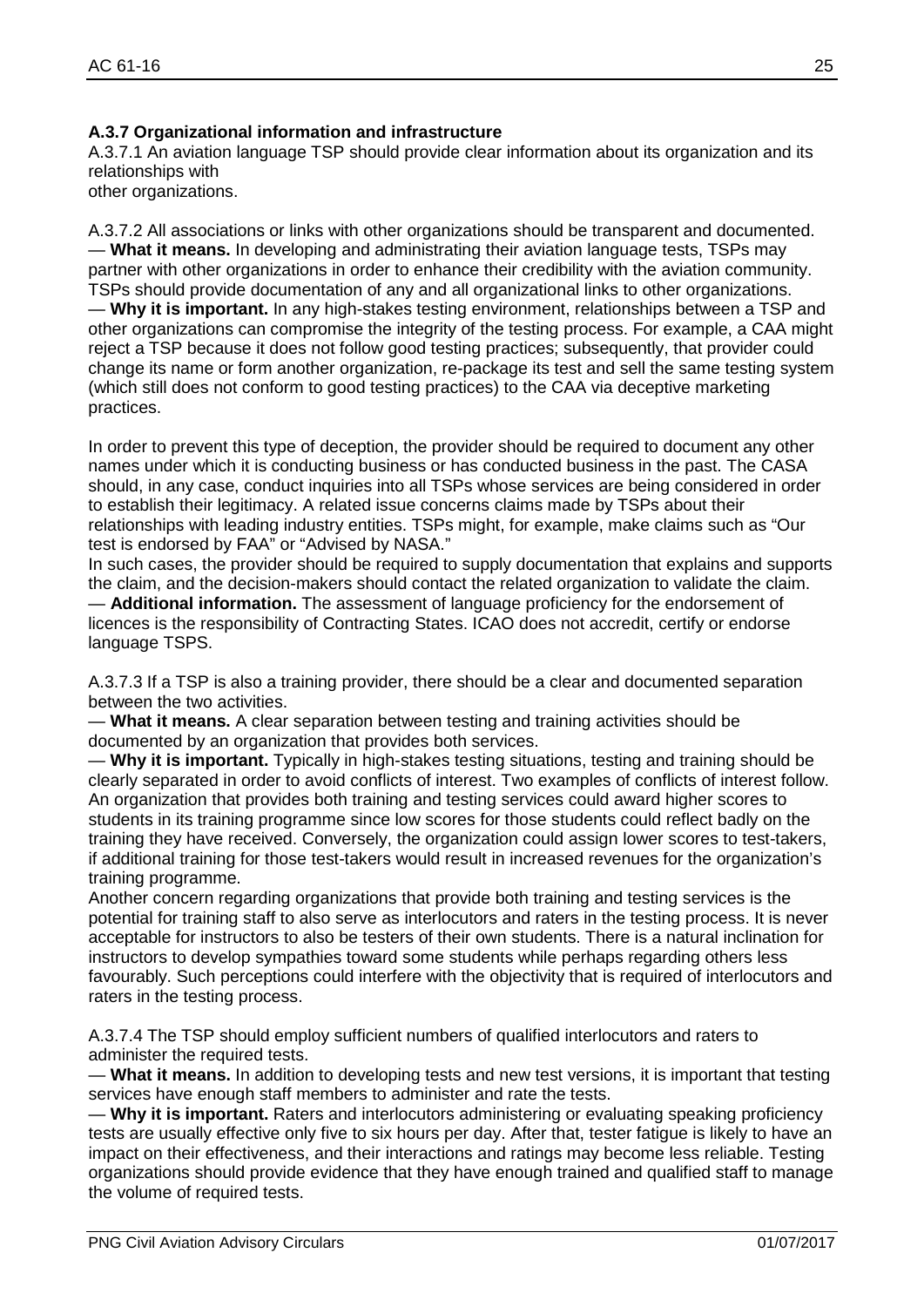A.3.7.5 Documentation on how the test is maintained, including a description of how ongoing test development is conducted, should be provided.

— **What it means.** A testing organization should plan not only for the development of an initial test, but it should plan and budget for ongoing test development.

— **Why it is important.** An effective test that is not supported by adequate ongoing test development will not remain effective for very long. In a short period of time, test-takers will be able to predict the test items they will be presented with and memorize responses to those items.

— **Additional information.** New test versions will constantly need to be developed. Ongoing test development should also include the creation and maintenance of a database containing all questions that have appeared on each version of a test. This practice will help to ensure that test items, or whole test versions, are not accidentally recycled as subsequent versions are developed. This practice will also enable the testing team to analyse which test items were most successful in eliciting appropriate language responses from the test-taker and those that were less successful and thus develop improved tests subsequently.

## **A.3.8 Testing-team qualifications**

A.3.8.1 Guidance on the required qualifications for test development, design and administration teams as well as for organizations that aim to contract TSPS is provided below. Within a testing team, the same person may possess several areas of expertise or play several roles. The testing team should include test designers, developers, administrators, interlocutors and raters.

#### *Familiarity with ICAO documentation*

A.3.8.2 All members of the testing team should be familiar with the following ICAO publications: a) the relevant Standards and Recommended Practices of Annex 1;

b) holistic descriptors (Appendix 1 to Annex 1) and the ICAO Rating Scale (Attachment A to Annex 1);

c) Doc 9835; and

d) ICAO Rated Speech Samples CD.

#### *Test design and development team*

A.3.8.3 The test design and development team should include individuals with the operational, language test development, and linguistic expertise described below:

a) Operational expertise:

1) radiotelephony experience as a flight crew member, air traffic controller or aeronautical station operator;

2) experience in aeronautical operations and procedures and working knowledge of current practices.

b) Language test development expertise:

1) specialization in language test development through training, education or work experience; 2) working knowledge of the principles of best practice in language test development.

c) Linguistic expertise:

1) working knowledge of the principles of theoretical and applied linguistics;

2) working knowledge of the principles of language learning;

3) experience in language teaching.

— **Why it is important.** A test design and development team that includes all the above types of expertise offers the best foundation for a successful test development project.

#### *Test administration team (Administrators and interlocutors)*

A.3.8.4 Test administrators (the people who supervise and manage the administration of tests) and interlocutors should have a working knowledge of the test administration guidelines published by the test organization.

A.3.8.5 Interlocutors should demonstrate language proficiency of at least ICAO Extended Level 5 in the language to be tested and proficiency at Expert Level 6 if the test is designed to assess ICAO Level 6 proficiency.

A.3.8.6 Interlocutors should have successfully completed initial interlocutor training.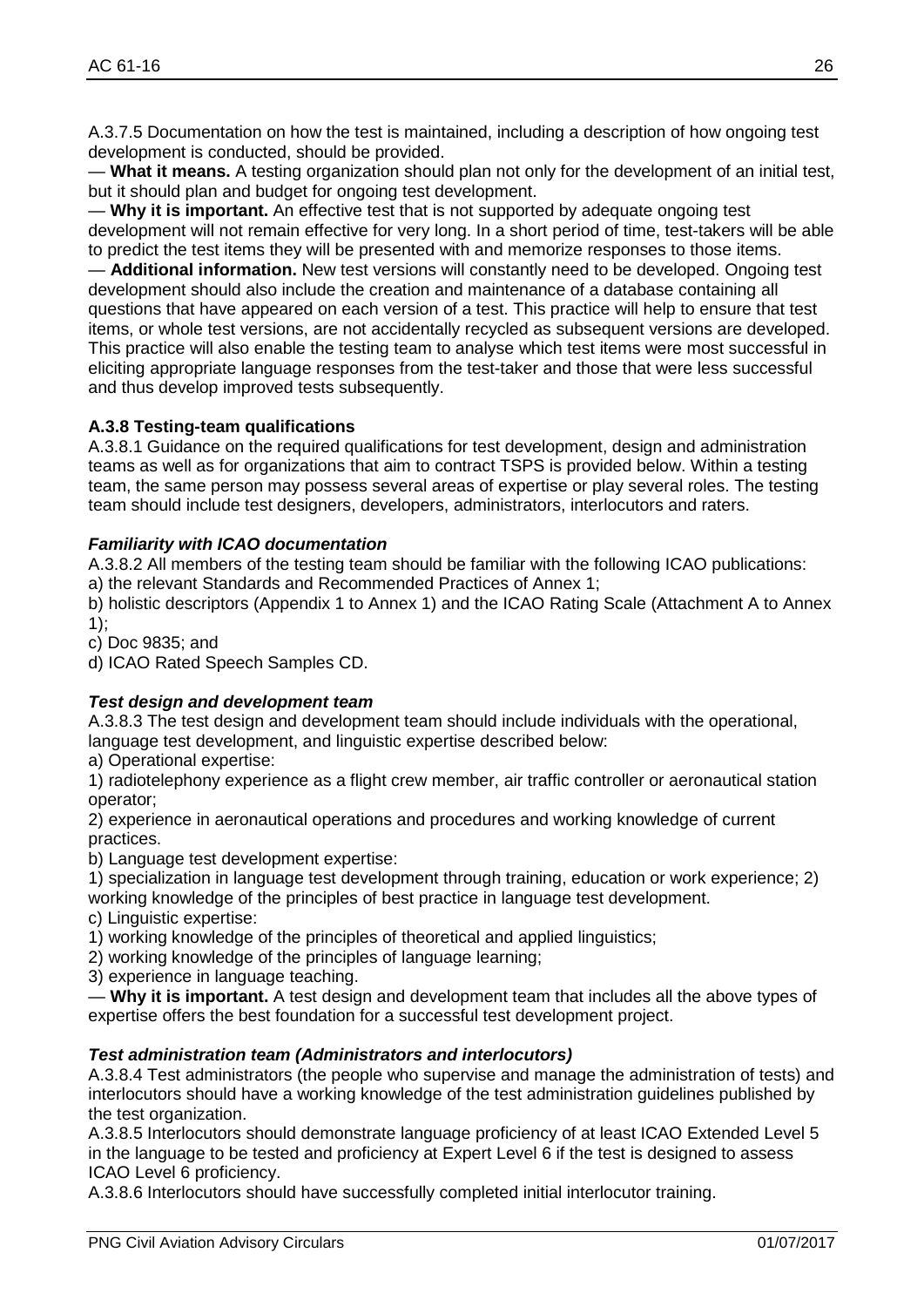A.3.8.7 Interlocutors should successfully complete recurrent interlocutor training at least once each year.

A.3.8.8 Interlocutors should have appropriate aviation operational or language testing expertise, or both.

#### *Rater team*

A.3.8.9 In A.3.4.2 it is recommended that at least two raters should evaluate language tests: one with operational expertise and the other with language specialist expertise.

a) **Operational expertise**. The involvement of operational experts such as pilots, controllers and flight instructors or examiners in the rating process will add operational integrity to the process. Operationally experienced raters can also assist by making informed judgements from an operational perspective on such aspects of language use as conciseness (exactness and brevity) in speech and intelligibility of accents and dialects that are acceptable to the aeronautical community.

b) **Language specialist expertise**. Because language testing for licensing requirements will have an impact on the professional careers of the test-takers as well as the reputations of operators and service providers and, ultimately, the safety of passengers and flight crews, test raters should be able not only to correctly interpret the descriptors of the Rating Scale but also to accurately identify strengths and weaknesses in a test-taker's performance. Only qualified language specialists serving as raters can identify and describe these strengths and weaknesses.

It may be true that laypersons or inexpert raters (people with no academic training or qualifications in language teaching or testing) can make informal judgements about language proficiency, particularly in a pass/fail sense. However, testtakers who do not pass a high-stakes test will demand, and will deserve, accurate information about how their performance did not meet the target performance (in this case, Level 4 language proficiency) and the areas in which they should focus their efforts to improve performance. Likewise, detailed justifications for giving a test-taker a passing score (in this case, an overall language proficiency score of 4, 5 or 6) will need to be documented and archived. A.3.8.10 Raters should demonstrate language proficiency of at least ICAO Extended Level 5 in the language to be tested. If the test is designed to assess ICAO Level 6 proficiency, raters should demonstrate language proficiency at ICAO Expert Level 6. — **What it means.** In order to credibly and effectively evaluate test-takers' language proficiency, raters should at least demonstrate the highest level of proficiency that test takers can achieve during assessment.

— **Why it is important.** To ensure safety, pilots and air traffic controllers expect the examiners and inspectors that assess them during operational training, and periodically thereafter, to meet stringent requirements. The assessment of language proficiency should follow the same practice given the high stakes involved. In addition, test-takers may question the validity and reliability of the test and testing process if they have doubts concerning the credibility and qualifications of the rater. A.3.8.11 Raters should be familiar with aviation English and with any vocabulary and structures that are likely to be elicited by test prompts and interactions.

— **What it means.** In order to credibly and effectively evaluate test-takers' language proficiency, raters should be familiar with the vocabulary and structures that test-takers are likely to use during the test.

— **Why it is important.** Communication between pilots and controllers is highly specialized; it includes terms that are specific to aviation (approach fix, hold position, etc.) as well as everyday words and structures that have singular and distinctive meanings for pilots and controllers (e.g. approach, cleared). A rater who is unfamiliar with these terms may be confused or distracted by them during a test interaction; similarly, a rater who does not understand how pilots and controllers interact with each other may have difficulty comprehending statements made by test-takers. In cases such as these, the rater may be unable to effectively evaluate the language proficiency of test-takers in this environment.

— **Additional information.** The rater training process should include an aviation familiarity component, so that raters can comprehend, as much as their role requires, technical aspects of the language they will hear during tests.

A.3.8.12 Raters should have successfully completed initial rater training.

A.3.8.13 Raters should successfully complete recurrent rater training at least once each year.